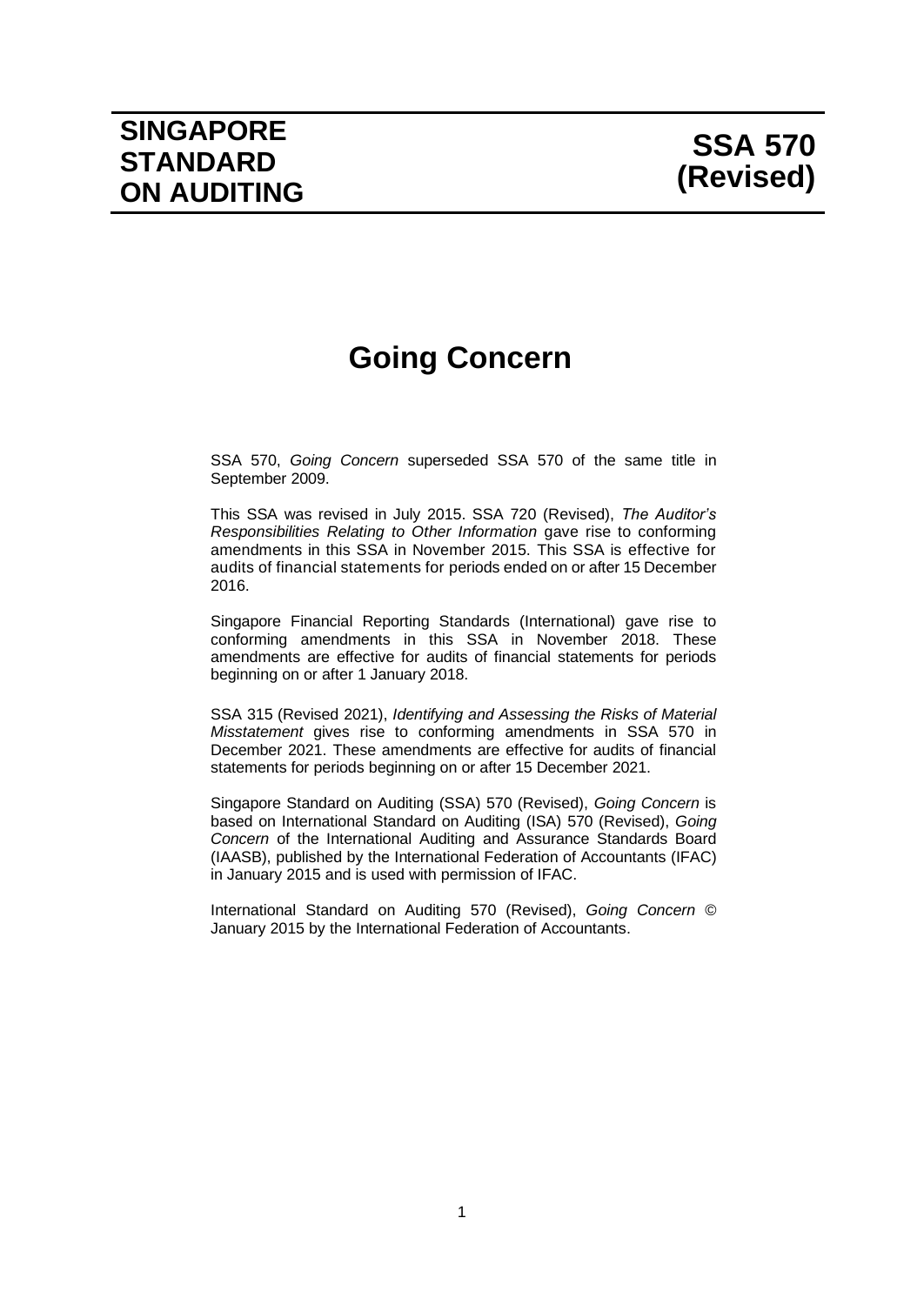## **SINGAPORE STANDARD ON AUDITING 570 (REVISED) GOING CONCERN**

(Effective for audits of financial statements for periods beginning on or after 15 December 2021)

### **CONTENTS**

Paragraph **Introduction** Scope of this SSA ............................................................................................................ 1 Going Concern Basis of Accounting ................................................................................. 2 Responsibility for Assessment of the Entity's Ability to Continue as a Going Concern ....... 3-7 Effective Date .................................................................................................................. 8 **Objectives** ...................................................................................................................... 9 **Requirements** Risk Assessment Procedures and Related Activities ........................................................ 10-11 Evaluating Management's Assessment ............................................................................ 12-14 Period beyond Management's Assessment ...................................................................... 15 Additional Audit Procedures When Events or Conditions Are Identified ............................ 16 Auditor Conclusions.......................................................................................................... 17-20 Implications for the Auditor's Report.................................................................................. 21-24 Communication with Those Charged with Governance .................................................... 25 Significant Delay in the Approval of Financial Statements ................................................ 26 **Application and Other Explanatory Material** Scope of this SSA. **A1** Going Concern Basis of Accounting ................................................................................. A2 Risk Assessment Procedures and Related Activities ........................................................ A3-A7 Evaluating Management's Assessment ............................................................................ A8-A13 Period beyond Management's Assessment ...................................................................... A14-A15 Additional Audit Procedures When Events or Conditions Are Identified ............................ A16-A20 Auditor Conclusions.......................................................................................................... A21-A25 Implications for the Auditor's Report.................................................................................. A26-A35 Appendix: Illustrations of Auditor's Reports Relating to Going Concern

Singapore Standard on Auditing (SSA) 570 (Revised), *Going Concern*, should be read in conjunction with SSA 200, *Overall Objectives of the Independent Auditor and the Conduct of an Audit in Accordance with Singapore Standards on Auditing*.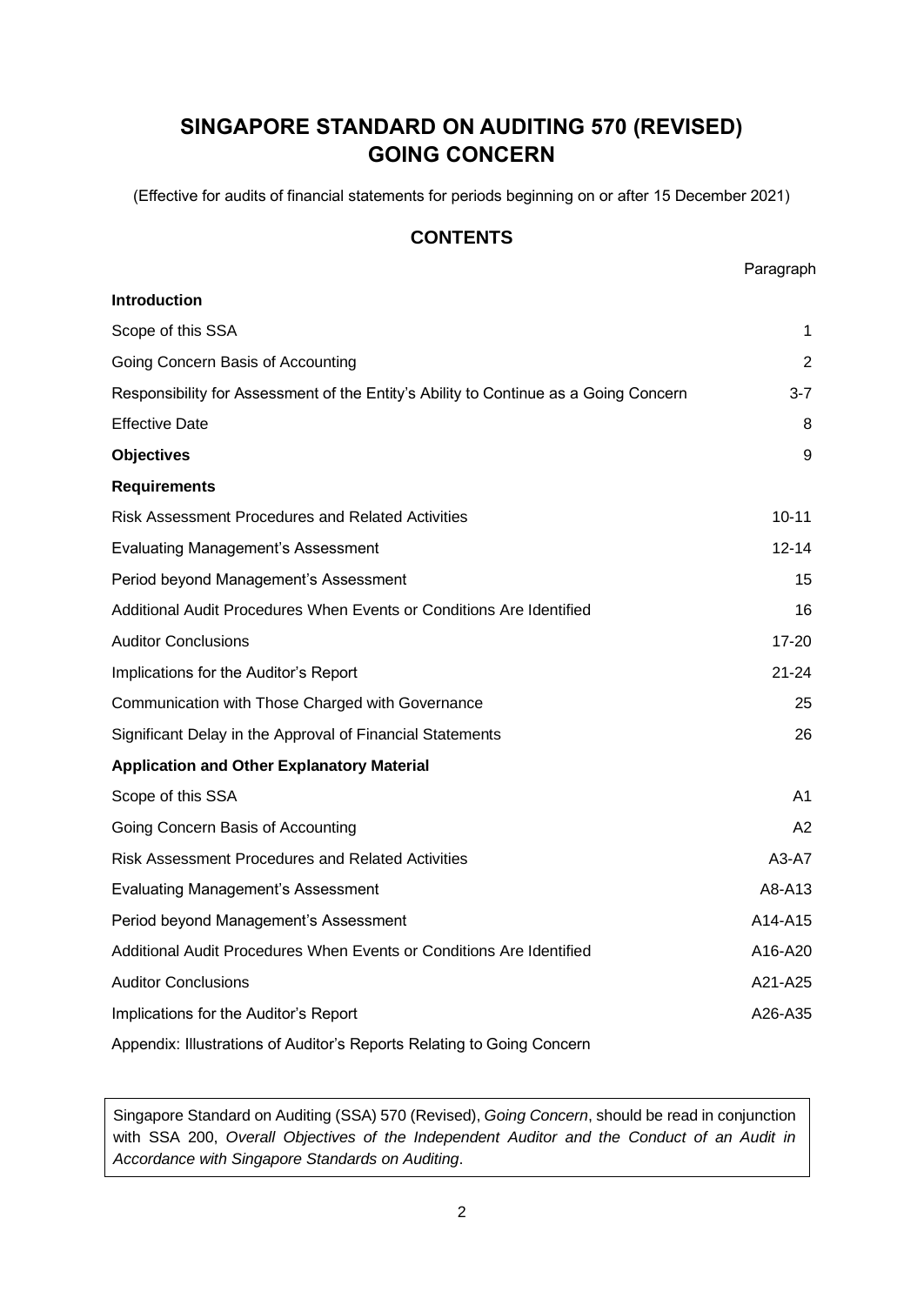# **SINGAPORE STANDARD ON AUDITING**

## **Foreword**

This Standard is based on International Standard on Auditing 570 (Revised), with such amendments as were considered appropriate for local adoption.

## **Introduction**

## **Scope of this SSA**

1. This Singapore Standard on Auditing (SSA) deals with the auditor's responsibilities in the audit of financial statements relating to going concern and the implications for the auditor's report. (Ref: Para. A1)

## **Going Concern Basis of Accounting**

2. Under the going concern basis of accounting, the financial statements are prepared on the assumption that the entity is a going concern and will continue its operations for the foreseeable future. General purpose financial statements are prepared using the going concern basis of accounting, unless management either intends to liquidate the entity or to cease operations, or has no realistic alternative but to do so. Special purpose financial statements may or may not be prepared in accordance with a financial reporting framework for which the going concern basis of accounting is relevant (e.g., the going concern basis of accounting is not relevant for some financial statements prepared on a tax basis in particular jurisdictions). When the use of the going concern basis of accounting is appropriate, assets and liabilities are recorded on the basis that the entity will be able to realise its assets and discharge its liabilities in the normal course of business. (Ref: Para. A2)

## **Responsibility for Assessment of the Entity's Ability to Continue as a Going Concern**

- 3. Some financial reporting frameworks contain an explicit requirement for management to make a specific assessment of the entity's ability to continue as a going concern, and standards regarding matters to be considered and disclosures to be made in connection with going concern. For example, Singapore Financial Reporting Standard (International) (SFRS(I)) 1-1<sup>1</sup> and Financial Reporting Standard in Singapore (FRS)  $1<sup>2</sup>$  require management to make an assessment of an entity's ability to continue as a going concern. The detailed requirements regarding management's responsibility to assess the entity's ability to continue as a going concern and related financial statement disclosures may also be set out in law or regulation.
- 4. In other financial reporting frameworks, there may be no explicit requirement for management to make a specific assessment of the entity's ability to continue as a going concern. Nevertheless, where the going concern basis of accounting is a fundamental principle in the preparation of financial statements as discussed in paragraph 2, the preparation of the financial statements requires management to assess the entity's ability to continue as a going concern even if the financial reporting framework does not include an explicit requirement to do so.

<sup>1</sup> SFRS(I) 1-1, *Presentation of Financial Statements*, paragraphs 25–26

<sup>2</sup> FRS 1, *Presentation of Financial Statements*, paragraphs 25–26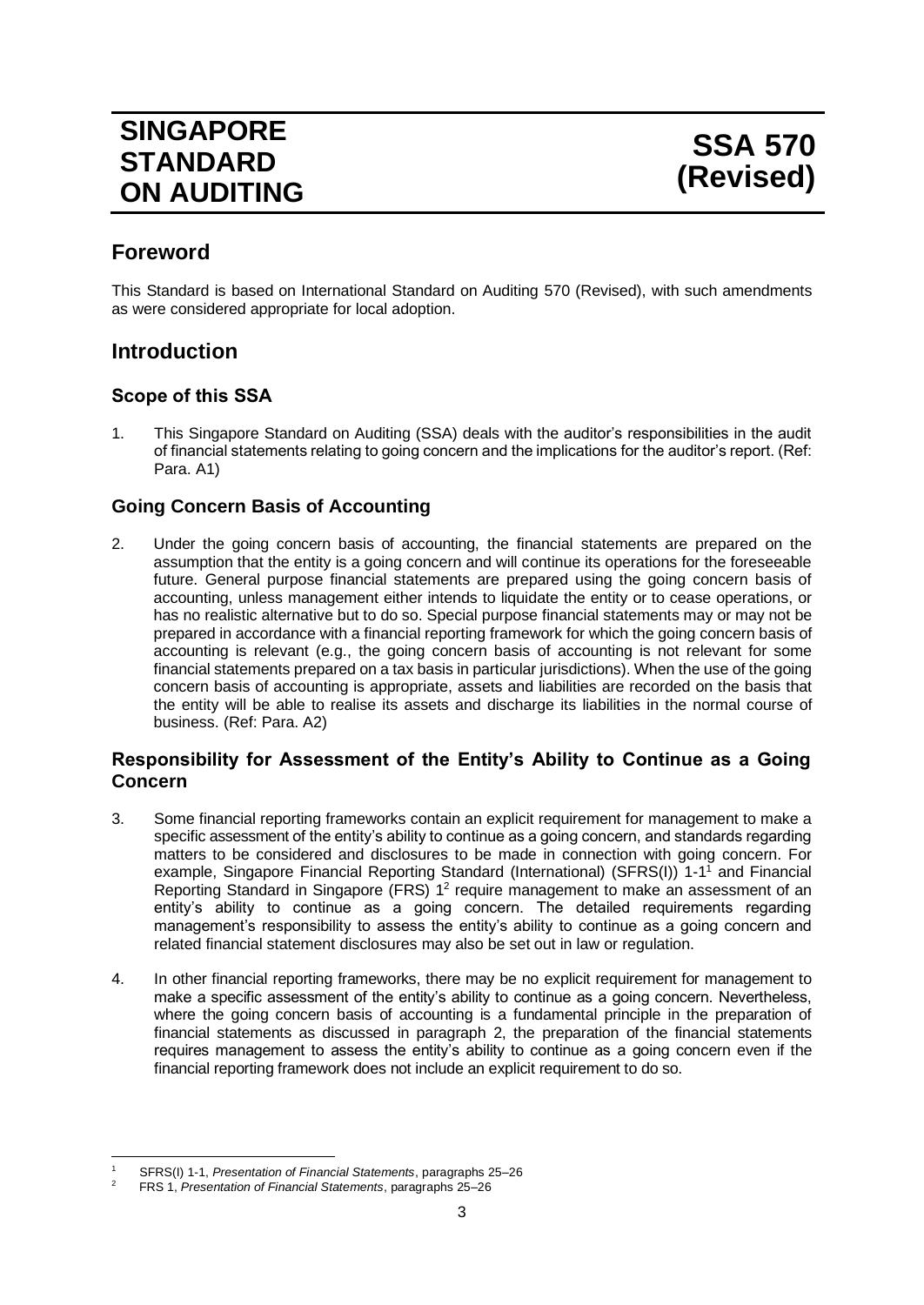- 5. Management's assessment of the entity's ability to continue as a going concern involves making a judgement, at a particular point in time, about inherently uncertain future outcomes of events or conditions. The following factors are relevant to that judgement:
	- The degree of uncertainty associated with the outcome of an event or condition increases significantly the further into the future an event or condition or the outcome occurs. For that reason, most financial reporting frameworks that require an explicit management assessment specify the period for which management is required to take into account all available information.
	- The size and complexity of the entity, the nature and condition of its business and the degree to which it is affected by external factors affect the judgement regarding the outcome of events or conditions.
	- Any judgement about the future is based on information available at the time at which the judgement is made. Subsequent events may result in outcomes that are inconsistent with judgements that were reasonable at the time they were made.

#### *Responsibilities of the Auditor*

- 6. The auditor's responsibilities are to obtain sufficient appropriate audit evidence regarding, and conclude on, the appropriateness of management's use of the going concern basis of accounting in the preparation of the financial statements, and to conclude, based on the audit evidence obtained, whether a material uncertainty exists about the entity's ability to continue as a going concern. These responsibilities exist even if the financial reporting framework used in the preparation of the financial statements does not include an explicit requirement for management to make a specific assessment of the entity's ability to continue as a going concern.
- 7. However, as described in SSA 200, $3$  the potential effects of inherent limitations on the auditor's ability to detect material misstatements are greater for future events or conditions that may cause an entity to cease to continue as a going concern. The auditor cannot predict such future events or conditions. Accordingly, the absence of any reference to a material uncertainty about the entity's ability to continue as a going concern in an auditor's report cannot be viewed as a guarantee as to the entity's ability to continue as a going concern.

## **Effective Date**

8. This SSA is effective for audits of financial statements for periods beginning on or after 15 December 2021.

## **Objectives**

- 9. The objectives of the auditor are:
	- (a) To obtain sufficient appropriate audit evidence regarding, and conclude on, the appropriateness of management's use of the going concern basis of accounting in the preparation of the financial statements;
	- (b) To conclude, based on the audit evidence obtained, whether a material uncertainty exists related to events or conditions that may cast significant doubt on the entity's ability to continue as a going concern; and
	- (c) To report in accordance with this SSA.

<sup>&</sup>lt;sup>3</sup> SSA 200, Overall Objectives of the Independent Auditor and the Conduct of an Audit in Accordance with Singapore *Standards on Auditing*, paragraphs A53–A54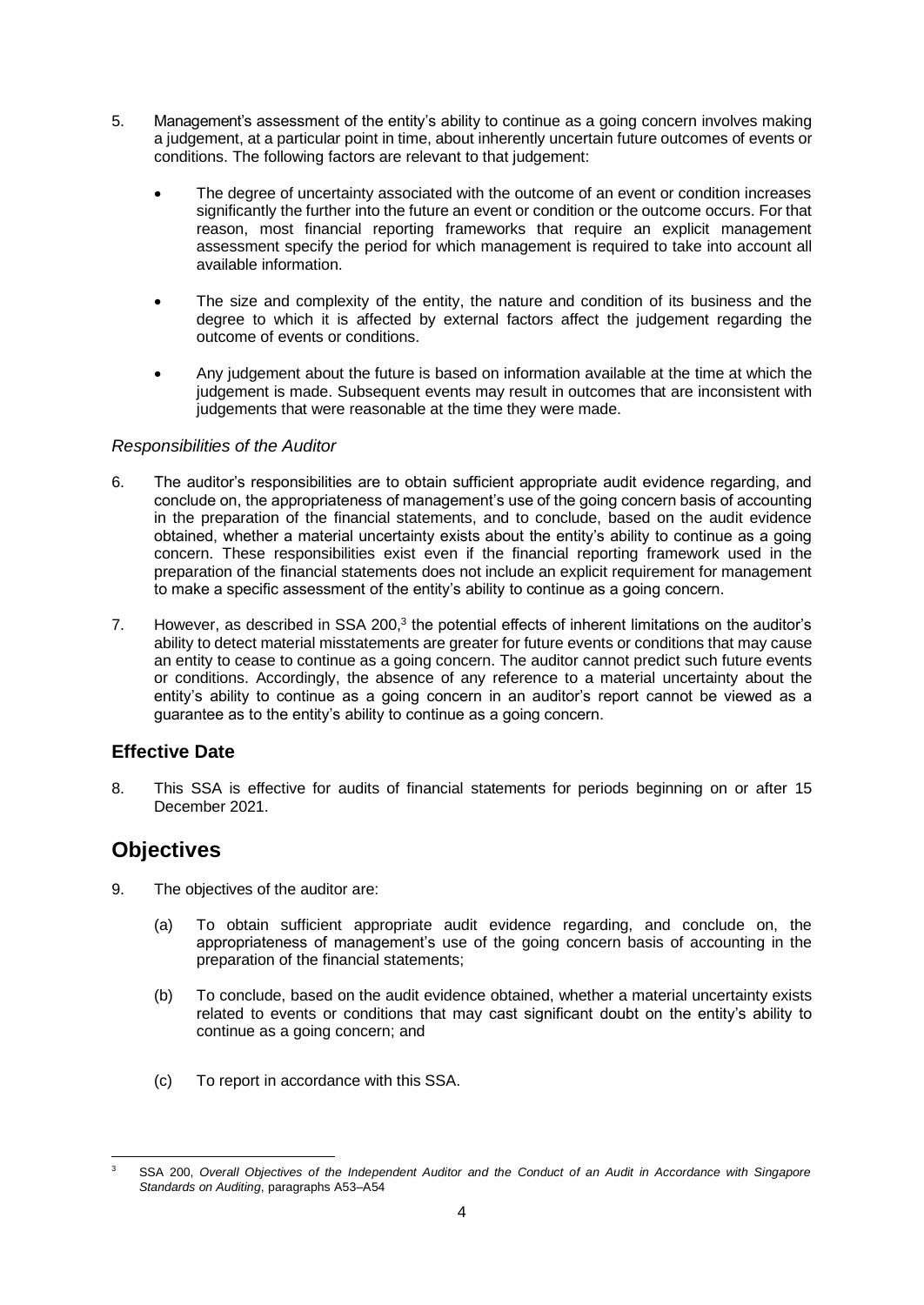## **Requirements**

## **Risk Assessment Procedures and Related Activities**

- 10. When performing risk assessment procedures as required by SSA 315 (Revised 2021),<sup>4</sup> the auditor shall consider whether events or conditions exist that may cast significant doubt on the entity's ability to continue as a going concern. In so doing, the auditor shall determine whether management has already performed a preliminary assessment of the entity's ability to continue as a going concern, and: (Ref: Para. A3–A6)
	- (a) If such an assessment has been performed, the auditor shall discuss the assessment with management and determine whether management has identified events or conditions that, individually or collectively, may cast significant doubt on the entity's ability to continue as a going concern and, if so, management's plans to address them; or
	- (b) If such an assessment has not yet been performed, the auditor shall discuss with management the basis for the intended use of the going concern basis of accounting, and inquire of management whether events or conditions exist that, individually or collectively, may cast significant doubt on the entity's ability to continue as a going concern.
- 11. The auditor shall remain alert throughout the audit for audit evidence of events or conditions that may cast significant doubt on the entity's ability to continue as a going concern. (Ref: Para. A7)

## **Evaluating Management's Assessment**

- 12. The auditor shall evaluate management's assessment of the entity's ability to continue as a going concern. (Ref: Para. A8–A10, A12–A13)
- 13. In evaluating management's assessment of the entity's ability to continue as a going concern, the auditor shall cover the same period as that used by management to make its assessment as required by the applicable financial reporting framework, or by law or regulation if it specifies a longer period. If management's assessment of the entity's ability to continue as a going concern covers less than twelve months from the date of the financial statements as defined in SSA 560,<sup>5</sup> the auditor shall request management to extend its assessment period to at least twelve months from that date. (Ref: Para. A11–A13)
- 14. In evaluating management's assessment, the auditor shall consider whether management's assessment includes all relevant information of which the auditor is aware as a result of the audit.

## **Period beyond Management's Assessment**

15. The auditor shall inquire of management as to its knowledge of events or conditions beyond the period of management's assessment that may cast significant doubt on the entity's ability to continue as a going concern. (Ref: Para. A14–A15)

## **Additional Audit Procedures When Events or Conditions Are Identified**

- 16. If events or conditions have been identified that may cast significant doubt on the entity's ability to continue as a going concern, the auditor shall obtain sufficient appropriate audit evidence to determine whether or not a material uncertainty exists related to events or conditions that may cast significant doubt on the entity's ability to continue as a going concern (hereinafter referred to as "material uncertainty") through performing additional audit procedures, including consideration of mitigating factors. These procedures shall include: (Ref: Para. A16)
	- (a) Where management has not yet performed an assessment of the entity's ability to continue as a going concern, requesting management to make its assessment.

<sup>4</sup> SSA 315 (Revised 2021), *Identifying and Assessing the Risks of Material Misstatement*, paragraph 13

<sup>5</sup> SSA 560, *Subsequent Events*, paragraph 5(a)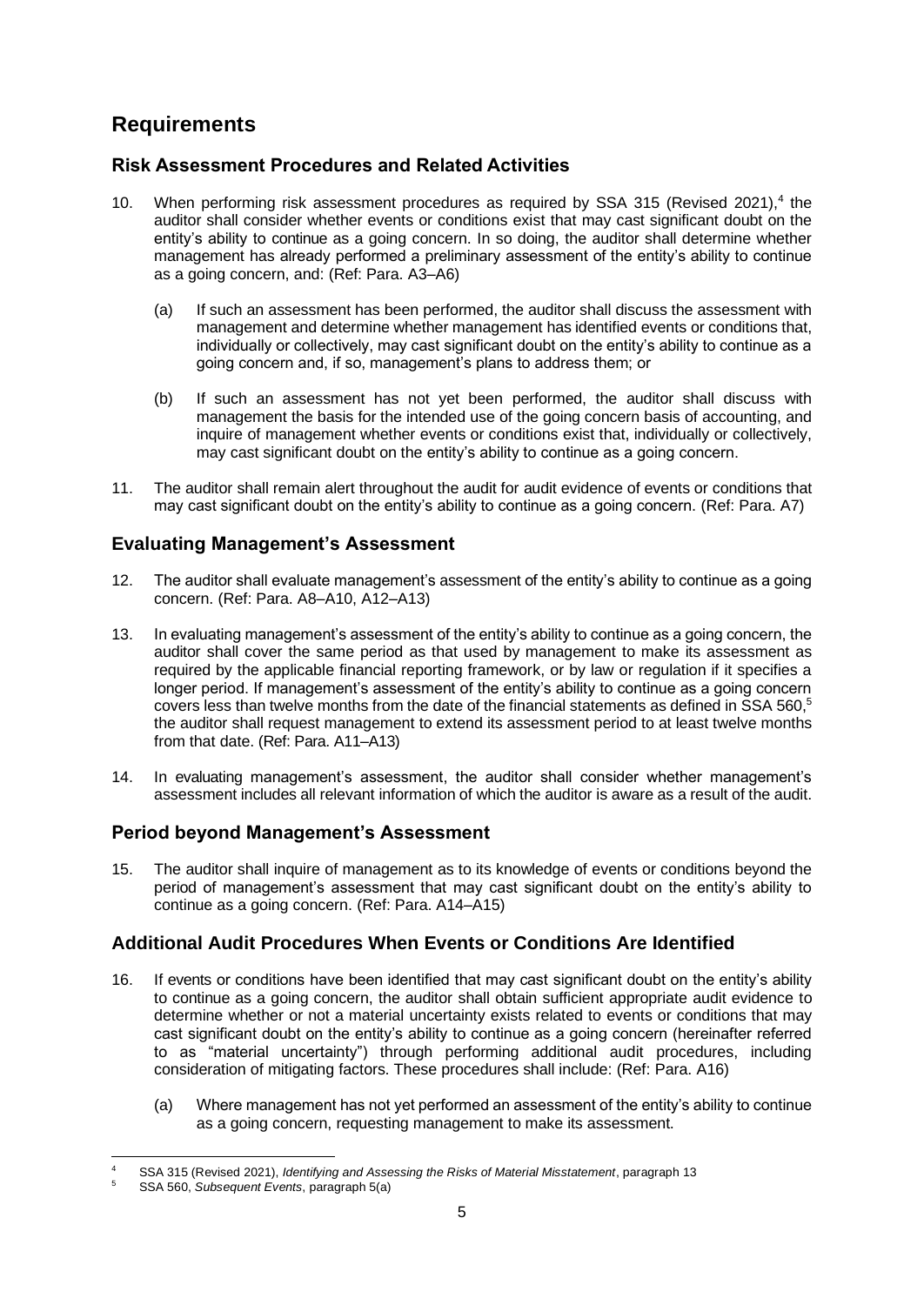- (b) Evaluating management's plans for future actions in relation to its going concern assessment, whether the outcome of these plans is likely to improve the situation and whether management's plans are feasible in the circumstances. (Ref: Para. A17)
- (c) Where the entity has prepared a cash flow forecast, and analysis of the forecast is a significant factor in considering the future outcome of events or conditions in the evaluation of management's plans for future actions: (Ref: Para. A18–A19)
	- (i) Evaluating the reliability of the underlying data generated to prepare the forecast; and
	- (ii) Determining whether there is adequate support for the assumptions underlying the forecast.
- (d) Considering whether any additional facts or information have become available since the date on which management made its assessment.
- (e) Requesting written representations from management and, where appropriate, those charged with governance, regarding their plans for future actions and the feasibility of these plans. (Ref: Para. A20)

#### **Auditor Conclusions**

- 17. The auditor shall evaluate whether sufficient appropriate audit evidence has been obtained regarding, and shall conclude on, the appropriateness of management's use of the going concern basis of accounting in the preparation of the financial statements.
- 18. Based on the audit evidence obtained, the auditor shall conclude whether, in the auditor's judgement, a material uncertainty exists related to events or conditions that, individually or collectively, may cast significant doubt on the entity's ability to continue as a going concern. A material uncertainty exists when the magnitude of its potential impact and likelihood of occurrence is such that, in the auditor's judgement, appropriate disclosure of the nature and implications of the uncertainty is necessary for: (Ref: Para. A21−A22)
	- (a) In the case of a fair presentation financial reporting framework, the fair presentation of the financial statements, or
	- (b) In the case of a compliance framework, the financial statements not to be misleading.

#### *Adequacy of Disclosures When Events or Conditions Have Been Identified and a Material Uncertainty Exists*

- 19. If the auditor concludes that management's use of the going concern basis of accounting is appropriate in the circumstances but a material uncertainty exists, the auditor shall determine whether the financial statements: (Ref: Para. A22-A23)
	- (a) Adequately disclose the principal events or conditions that may cast significant doubt on the entity's ability to continue as a going concern and management's plans to deal with these events or conditions; and
	- (b) Disclose clearly that there is a material uncertainty related to events or conditions that may cast significant doubt on the entity's ability to continue as a going concern and, therefore, that it may be unable to realise its assets and discharge its liabilities in the normal course of business.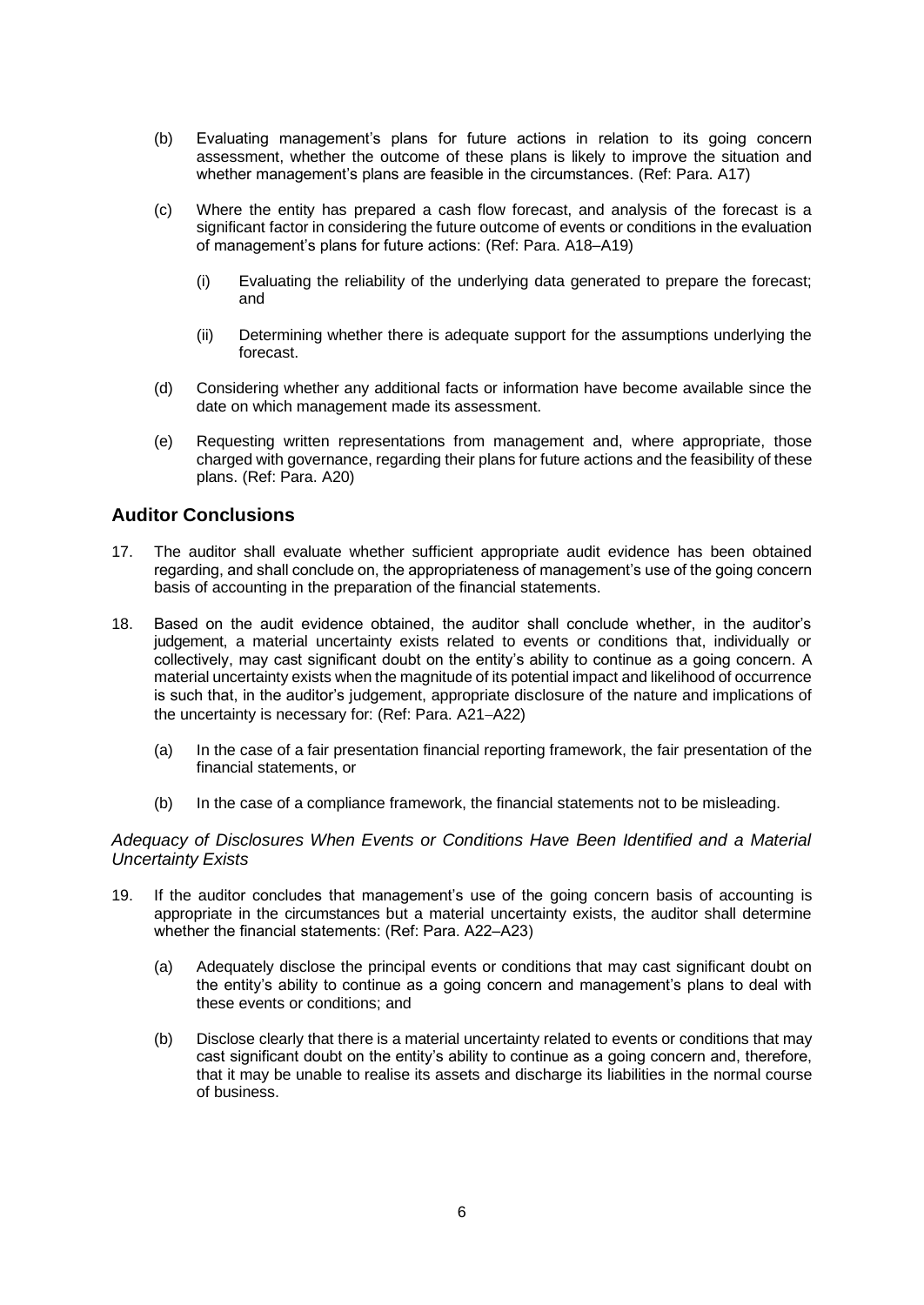#### *Adequacy of Disclosures When Events or Conditions Have Been Identified but No Material Uncertainty Exists*

20. If events or conditions have been identified that may cast significant doubt on the entity's ability to continue as a going concern but, based on the audit evidence obtained the auditor concludes that no material uncertainty exists, the auditor shall evaluate whether, in view of the requirements of the applicable financial reporting framework, the financial statements provide adequate disclosures about these events or conditions. (Ref: Para. A24–A25)

### **Implications for the Auditor's Report**

*Use of Going Concern Basis of Accounting Is Inappropriate*

21. If the financial statements have been prepared using the going concern basis of accounting but, in the auditor's judgement, management's use of the going concern basis of accounting in the preparation of the financial statements is inappropriate, the auditor shall express an adverse opinion. (Ref: Para. A26–A27)

*Use of Going Concern Basis of Accounting Is Appropriate but a Material Uncertainty Exists*

Adequate Disclosure of a Material Uncertainty Is Made in the Financial Statements

- 22. If adequate disclosure about the material uncertainty is made in the financial statements, the auditor shall express an unmodified opinion and the auditor's report shall include a separate section under the heading "Material Uncertainty Related to Going Concern" to: (Ref: Para. A28– A31, A34)
	- (a) Draw attention to the note in the financial statements that discloses the matters set out in paragraph 19; and
	- (b) State that these events or conditions indicate that a material uncertainty exists that may cast significant doubt on the entity's ability to continue as a going concern and that the auditor's opinion is not modified in respect of the matter.

Adequate Disclosure of a Material Uncertainty Is Not Made in the Financial Statements

- 23. If adequate disclosure about the material uncertainty is not made in the financial statements, the auditor shall: (Ref: Para. A32–A34)
	- (a) Express a qualified opinion or adverse opinion, as appropriate, in accordance with SSA 705 (Revised)<sup>6</sup>; and
	- (b) In the Basis for Qualified (Adverse) Opinion section of the auditor's report, state that a material uncertainty exists that may cast significant doubt on the entity's ability to continue as a going concern and that the financial statements do not adequately disclose this matter.

Management Unwilling to Make or Extend Its Assessment

24. If management is unwilling to make or extend its assessment when requested to do so by the auditor, the auditor shall consider the implications for the auditor's report. (Ref: Para. A35)

<sup>6</sup> SSA 705 (Revised), *Modifications to the Opinion in the Independent Auditor's Report*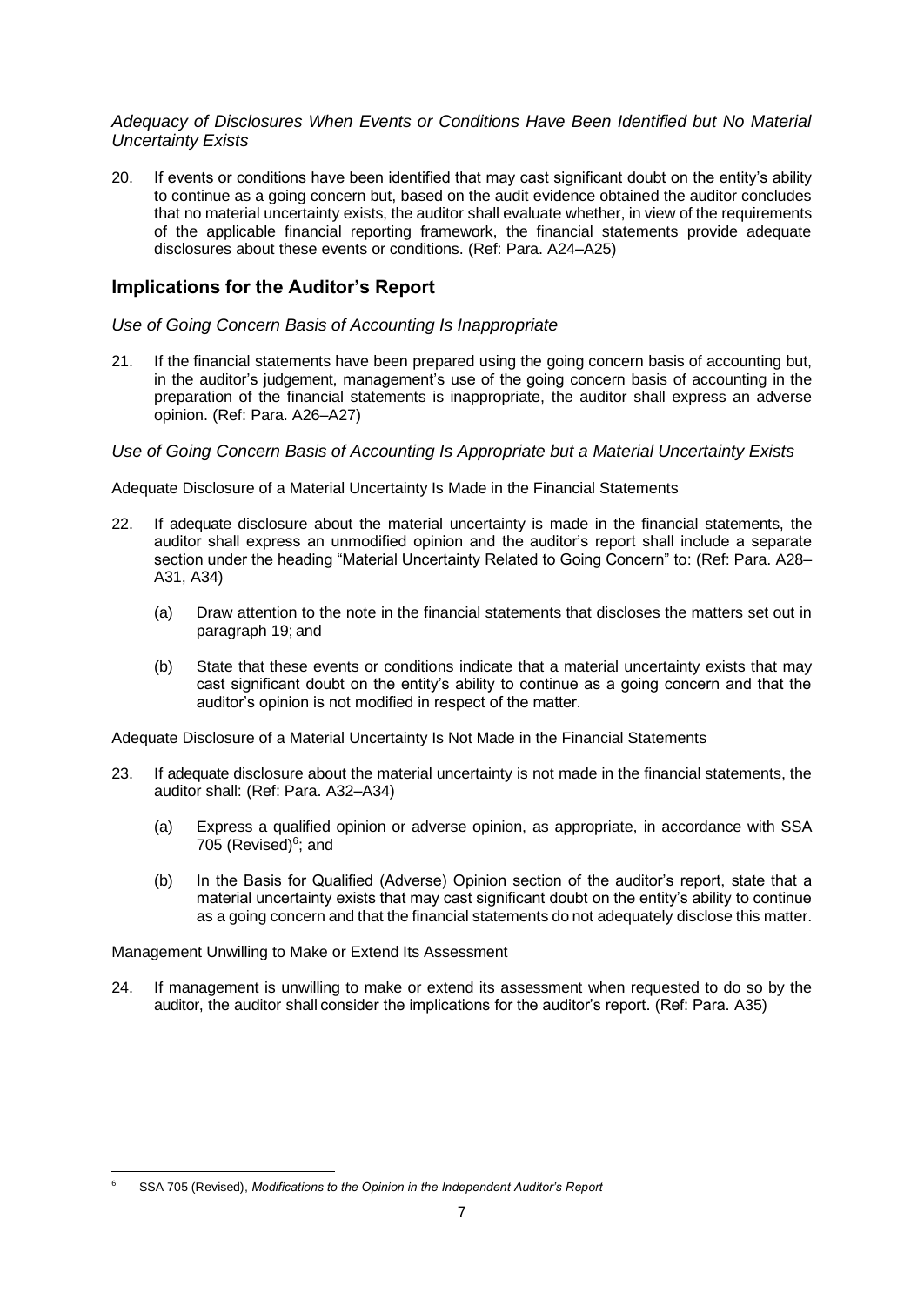## **Communication with Those Charged with Governance**

- 25. Unless all those charged with governance are involved in managing the entity,<sup>7</sup> the auditor shall communicate with those charged with governance events or conditions identified that may cast significant doubt on the entity's ability to continue as a going concern. Such communication with those charged with governance shall include the following:
	- (a) Whether the events or conditions constitute a material uncertainty;
	- (b) Whether management's use of the going concern basis of accounting is appropriate in the preparation of the financial statements;
	- (c) The adequacy of related disclosures in the financial statements; and
	- (d) Where applicable, the implications for the auditor's report.

#### **Significant Delay in the Approval of Financial Statements**

26. If there is significant delay in the approval of the financial statements by management or those charged with governance after the date of the financial statements, the auditor shall inquire as to the reasons for the delay. If the auditor believes that the delay could be related to events or conditions relating to the going concern assessment, the auditor shall perform those additional audit procedures necessary, as described in paragraph 16, as well as consider the effect on the auditor's conclusion regarding the existence of a material uncertainty, as described in paragraph 18.

\*\*\*

<sup>7</sup> SSA 260 (Revised), *Communication with Those Charged with Governance*, paragraph 13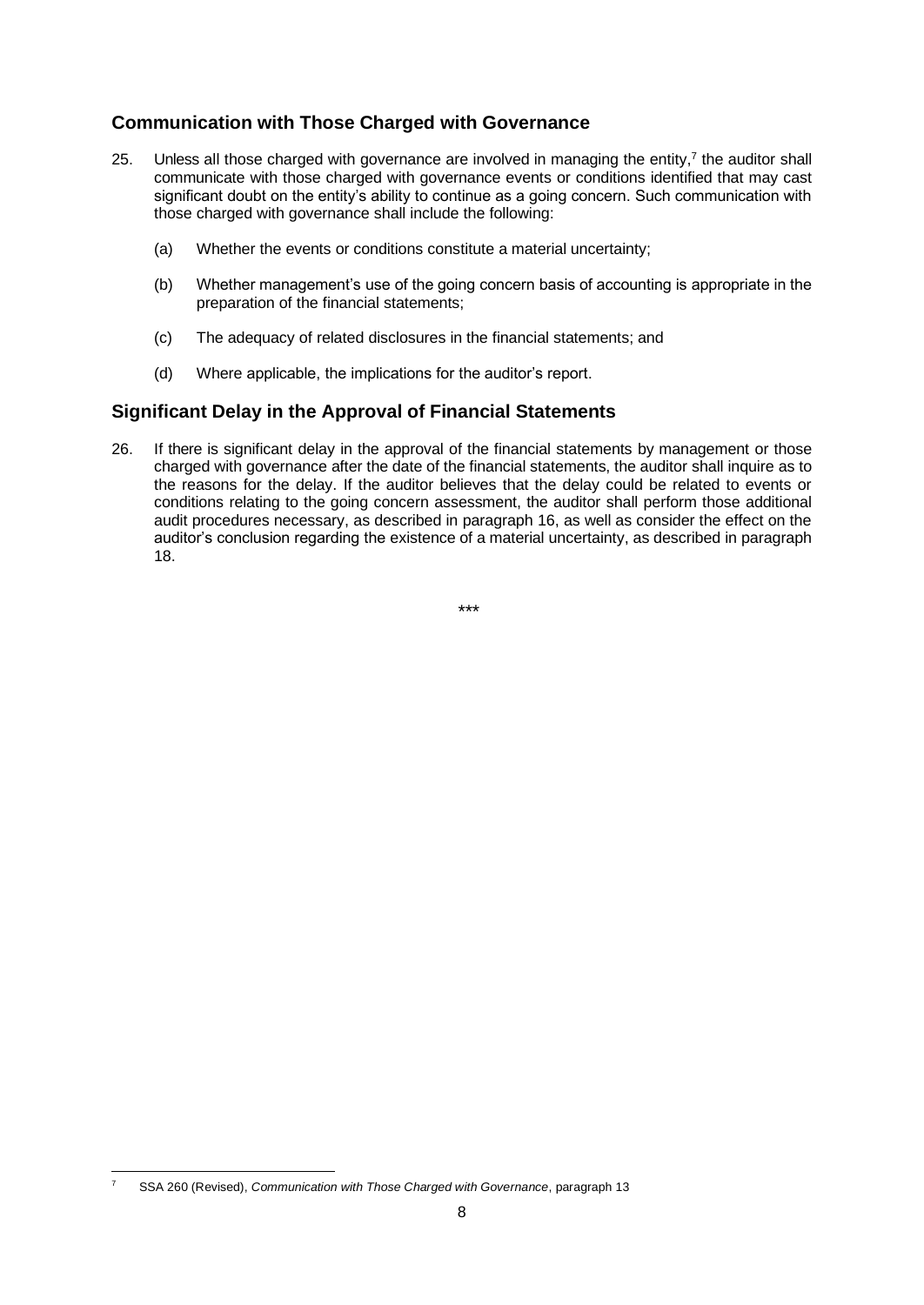## **Application and Other Explanatory Material**

## **Scope of this SSA** (Ref: Para 1)

A1. SSA 701<sup>8</sup> deals with the auditor's responsibility to communicate key audit matters in the auditor's report. That SSA acknowledges that, when SSA 701 applies, matters relating to going concern may be determined to be key audit matters, and explains that a material uncertainty related to events or conditions that may cast significant doubt on the entity's ability to continue as a going concern is, by its nature, a key audit matter.<sup>9</sup>

## **Going Concern Basis of Accounting** (Ref: Para. 2)

#### *Considerations Specific to Public Sector Entities*

A2. Management's use of the going concern basis of accounting is also relevant to public sector entities. For example, International Public Sector Accounting Standard (IPSAS) 1 addresses the issue of the ability of public sector entities to continue as going concerns.<sup>10</sup> Going concern risks may arise, but are not limited to, situations where public sector entities operate on a for-profit basis, where government support may be reduced or withdrawn, or in the case of privatisation. Events or conditions that may cast significant doubt on an entity's ability to continue as a going concern in the public sector may include situations where the public sector entity lacks funding for its continued existence or when policy decisions are made that affect the services provided by the public sector entity.

### **Risk Assessment Procedures and Related Activities**

*Events or Conditions That May Cast Significant Doubt on the Entity's Ability to Continue as a Going Concern* (Ref: Para.10)

A3. The following are examples of events or conditions that, individually or collectively, may cast significant doubt on the entity's ability to continue as a going concern. This listing is not allinclusive nor does the existence of one or more of the items always signify that a material uncertainty exists.

Financial

- Net liability or net current liability position.
- Fixed-term borrowings approaching maturity without realistic prospects of renewal or repayment; or excessive reliance on short-term borrowings to finance long-term assets.
- Indications of withdrawal of financial support by creditors.
- Negative operating cash flows indicated by historical or prospective financial statements.
- Adverse key financial ratios.
- Substantial operating losses or significant deterioration in the value of assets used to generate cash flows.
- Arrears or discontinuance of dividends.
- Inability to pay creditors on due dates.

<sup>8</sup> SSA 701, *Communicating Key Audit Matters in the Independent Auditor's Report*

See paragraphs 15 and A41 of SSA 701.

<sup>10</sup> IPSAS 1, *Presentation of Financial Statements,* paragraphs 38–41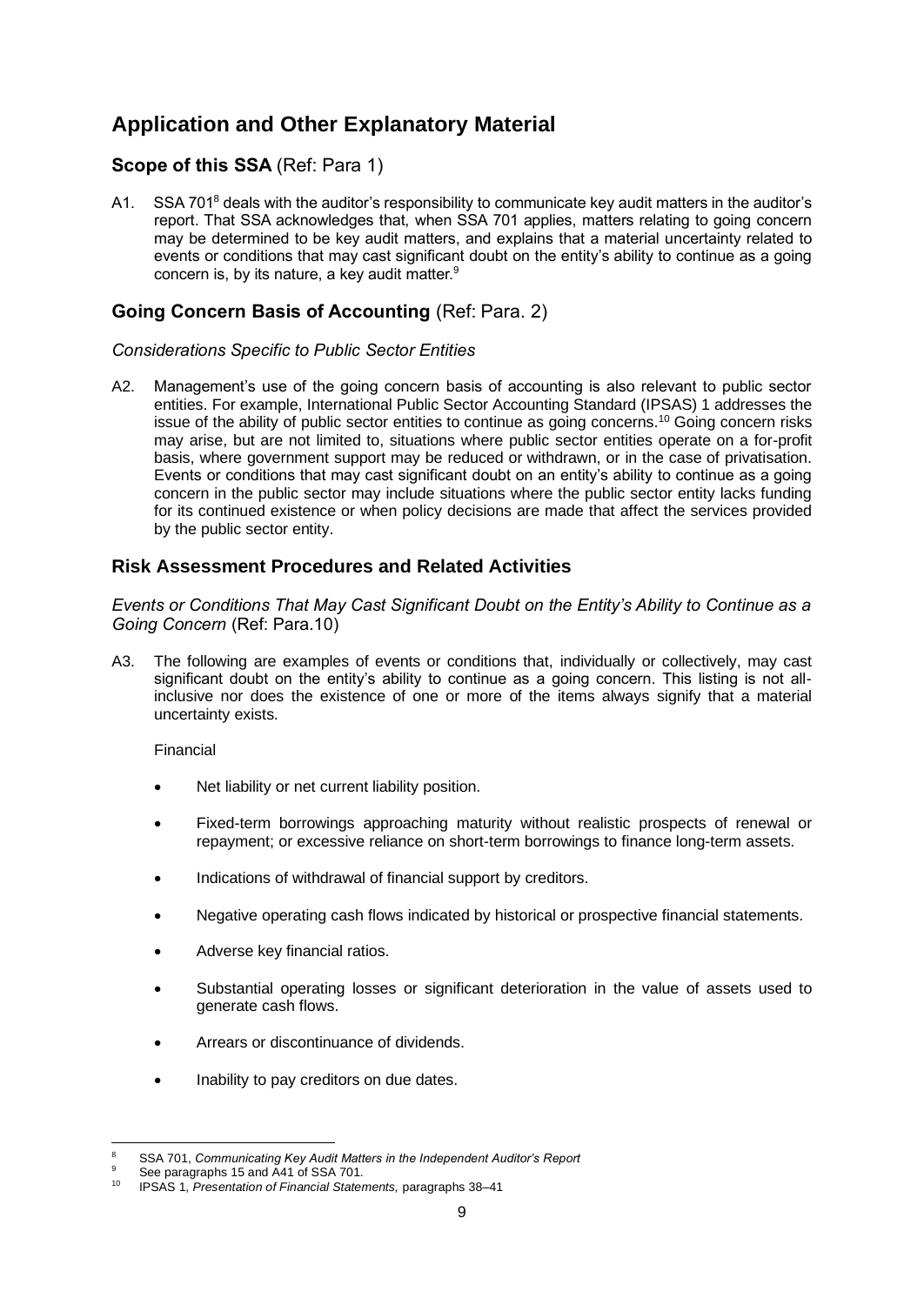- Inability to comply with the terms of loan agreements.
- Change from credit to cash-on-delivery transactions with suppliers.
- Inability to obtain financing for essential new product development or other essential investments.

#### **Operating**

- Management intentions to liquidate the entity or to cease operations.
- Loss of key management without replacement.
- Loss of a major market, key customer(s), franchise, license, or principal supplier(s).
- Labor difficulties.
- Shortages of important supplies.
- Emergence of a highly successful competitor.

#### **Other**

- Non-compliance with capital or other statutory or regulatory requirements, such as solvency or liquidity requirements for financial institutions.
- Pending legal or regulatory proceedings against the entity that may, if successful, result in claims that the entity is unlikely to be able to satisfy.
- Changes in law or regulation or government policy expected to adversely affect the entity.
- Uninsured or underinsured catastrophes when they occur.

The significance of such events or conditions often can be mitigated by other factors. For example, the effect of an entity being unable to make its normal debt repayments may be counter-balanced by management's plans to maintain adequate cash flows by alternative means, such as by disposing of assets, rescheduling loan repayments, or obtaining additional capital. Similarly, the loss of a principal supplier may be mitigated by the availability of a suitable alternative source of supply.

A4. The risk assessment procedures required by paragraph 10 help the auditor to determine whether management's use of the going concern basis of accounting is likely to be an important issue and its impact on planning the audit. These procedures also allow for more timely discussions with management, including a discussion of management's plans and resolution of any identified going concern issues.

#### *Considerations Specific to Smaller Entities* (Ref: Para.10)

- A5. The size of an entity may affect its ability to withstand adverse conditions. Small entities may be able to respond quickly to exploit opportunities, but may lack reserves to sustain operations.
- A6. Conditions of particular relevance to small entities include the risk that banks and other lenders may cease to support the entity, as well as the possible loss of a principal supplier, major customer, key employee, or the right to operate under a license, franchise or other legal agreement.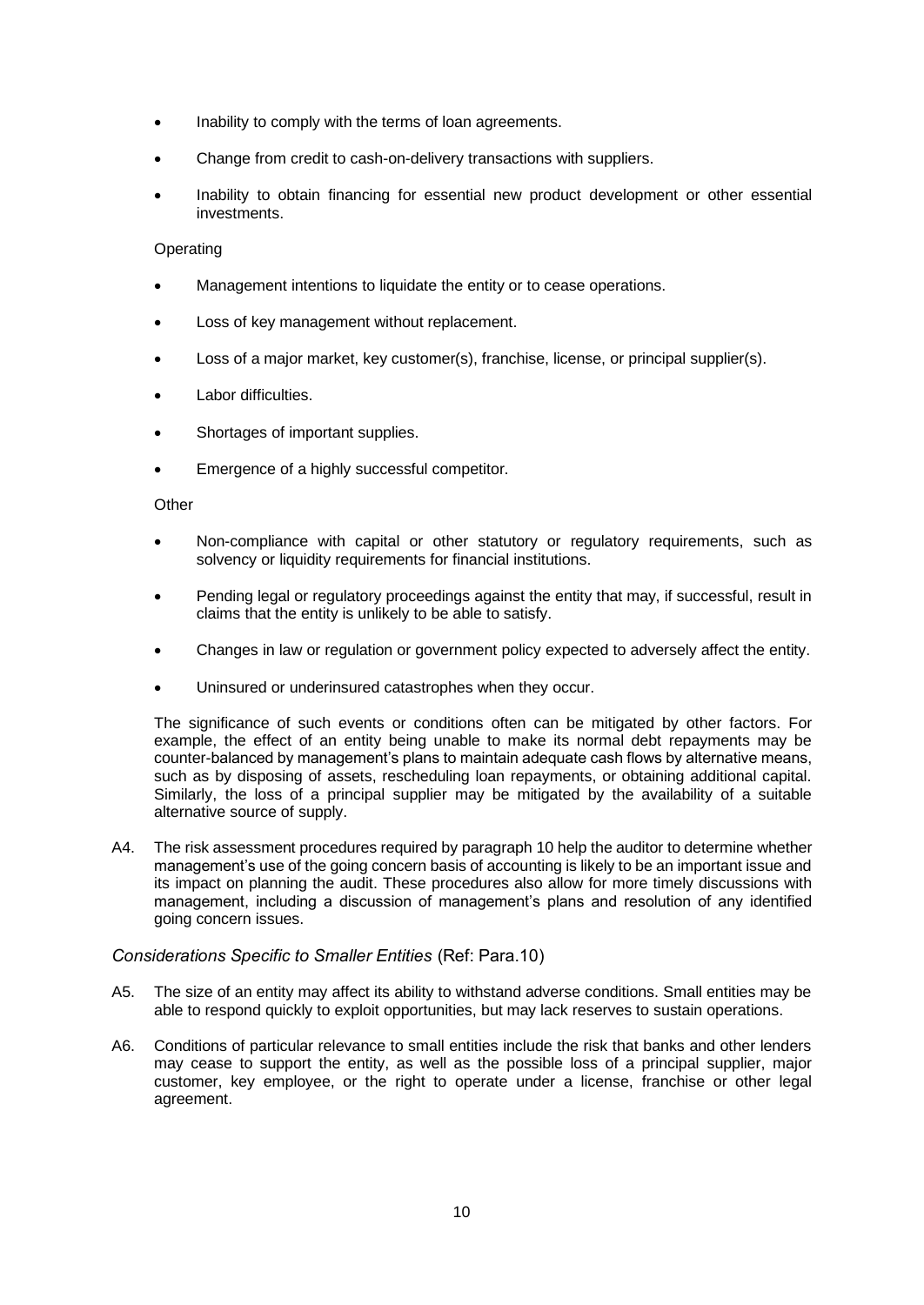*Remaining Alert throughout the Audit for Audit Evidence about Events or Conditions*  (Ref: Para. 11)

A7. SSA 315 (Revised 2021) requires the auditor to revise the auditor's risk assessment and modify the further planned audit procedures accordingly when additional audit evidence is obtained during the course of the audit that affects the auditor's assessment of risk.<sup>11</sup> If events or conditions that may cast significant doubt on the entity's ability to continue as a going concern are identified after the auditor's risk assessments are made, in addition to performing the procedures in paragraph 16, the auditor's assessment of the risks of material misstatement may need to be revised. The existence of such events or conditions may also affect the nature, timing and extent of the auditor's further procedures in response to the assessed risks. SSA  $330^{12}$  establishes requirements and provides guidance on this issue.

## **Evaluating Management's Assessment**

*Management's Assessment and Supporting Analysis and the Auditor's Evaluation* (Ref: Para. 12)

- A8. Management's assessment of the entity's ability to continue as a going concern is a key part of the auditor's consideration of management's use of the going concern basis of accounting.
- A9. It is not the auditor's responsibility to rectify the lack of analysis by management. In some circumstances, however, the lack of detailed analysis by management to support its assessment may not prevent the auditor from concluding whether management's use of the going concern basis of accounting is appropriate in the circumstances. For example, when there is a history of profitable operations and a ready access to financial resources, management may make its assessment without detailed analysis. In this case, the auditor's evaluation of the appropriateness of management's assessment may be made without performing detailed evaluation procedures if the auditor's other audit procedures are sufficient to enable the auditor to conclude whether management's use of the going concern basis of accounting in the preparation of the financial statements is appropriate in the circumstances.
- A10. In other circumstances, evaluating management's assessment of the entity's ability to continue as a going concern, as required by paragraph 12, may include an evaluation of the process management followed to make its assessment, the assumptions on which the assessment is based and management's plans for future action and whether management's plans are feasible in the circumstances.

#### *The Period of Management's Assessment* (Ref: Para. 13)

A11. Most financial reporting frameworks requiring an explicit management assessment specify the period for which management is required to take into account all available information.<sup>13</sup>

#### *Considerations Specific to Smaller Entities* (Ref: Para. 12 – 13)

A12. In many cases, the management of smaller entities may not have prepared a detailed assessment of the entity's ability to continue as a going concern, but instead may rely on in-depth knowledge of the business and anticipated future prospects. Nevertheless, in accordance with the requirements of this SSA, the auditor needs to evaluate management's assessment of the entity's ability to continue as a going concern. For smaller entities, it may be appropriate to discuss the medium and long-term financing of the entity with management, provided that management's contentions can be corroborated by sufficient documentary evidence and are not inconsistent with the auditor's understanding of the entity. Therefore, the requirement in paragraph 13 for the auditor to request management to extend its assessment may, for example, be satisfied by

<sup>&</sup>lt;sup>11</sup> SSA 315 (Revised 2021), paragraph 37<br><sup>12</sup> SSA 330, The Auditor's Peaperson to 2

<sup>12</sup> SSA 330, *The Auditor's Responses to Assessed Risks*

For example, SFRS(I) 1-1 and FRS 1 define this as a period that should be at least, but is not limited to, twelve months from the end of the reporting period.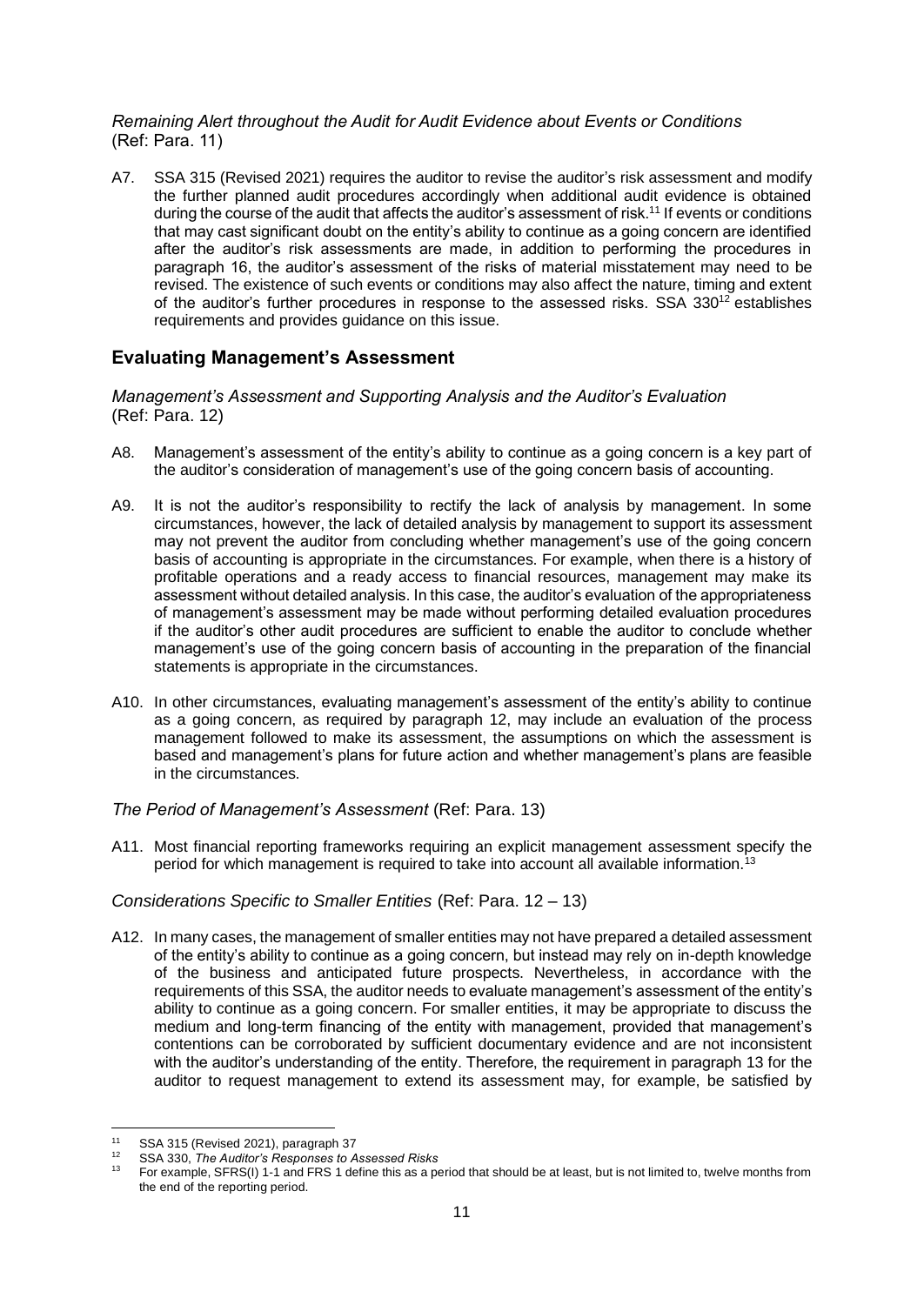discussion, inquiry and inspection of supporting documentation, for example, orders received for future supply, evaluated as to their feasibility or otherwise substantiated.

A13. Continued support by owner-managers is often important to smaller entities' ability to continue as a going concern. Where a small entity is largely financed by a loan from the owner-manager, it may be important that these funds are not withdrawn. For example, the continuance of a small entity in financial difficulty may be dependent on the owner-manager subordinating a loan to the entity in favour of banks or other creditors, or the owner-manager supporting a loan for the entity by providing a guarantee with his or her personal assets as collateral. In such circumstances, the auditor may obtain appropriate documentary evidence of the subordination of the ownermanager's loan or of the guarantee. Where an entity is dependent on additional support from the owner-manager, the auditor may evaluate the owner-manager's ability to meet the obligation under the support arrangement. In addition, the auditor may request written confirmation of the terms and conditions attaching to such support and the owner-manager's intention or understanding.

### **Period beyond Management's Assessment** (Ref: Para. 15)

- A14. As required by paragraph 11, the auditor remains alert to the possibility that there may be known events, scheduled or otherwise, or conditions that will occur beyond the period of assessment used by management that may bring into question the appropriateness of management's use of the going concern basis of accounting in preparing the financial statements. Since the degree of uncertainty associated with the outcome of an event or condition increases as the event or condition is further into the future, in considering events or conditions further in the future, the indications of going concern issues need to be significant before the auditor needs to consider taking further action. If such events or conditions are identified, the auditor may need to request management to evaluate the potential significance of the event or condition on its assessment of the entity's ability to continue as a going concern. In these circumstances, the procedures in paragraph 16 apply.
- A15. Other than inquiry of management, the auditor does not have a responsibility to perform any other audit procedures to identify events or conditions that may cast significant doubt on the entity's ability to continue as a going concern beyond the period assessed by management, which, as discussed in paragraph 13, would be at least twelve months from the date of the financial statements.

#### **Additional Audit Procedures When Events or Conditions Are Identified**  (Ref: Para.16)

- A16. Audit procedures that are relevant to the requirement in paragraph 16 may include the following:
	- Analysing and discussing cash flow, profit and other relevant forecasts with management.
	- Analysing and discussing the entity's latest available interim financial statements.
	- Reading the terms of debentures and loan agreements and determining whether any have been breached.
	- Reading minutes of the meetings of shareholders, those charged with governance and relevant committees for reference to financing difficulties.
	- Inquiring of the entity's legal counsel regarding the existence of litigation and claims and the reasonableness of management's assessments of their outcome and the estimate of their financial implications.
	- Confirming the existence, legality and enforceability of arrangements to provide or maintain financial support with related and third parties and assessing the financial ability of such parties to provide additional funds.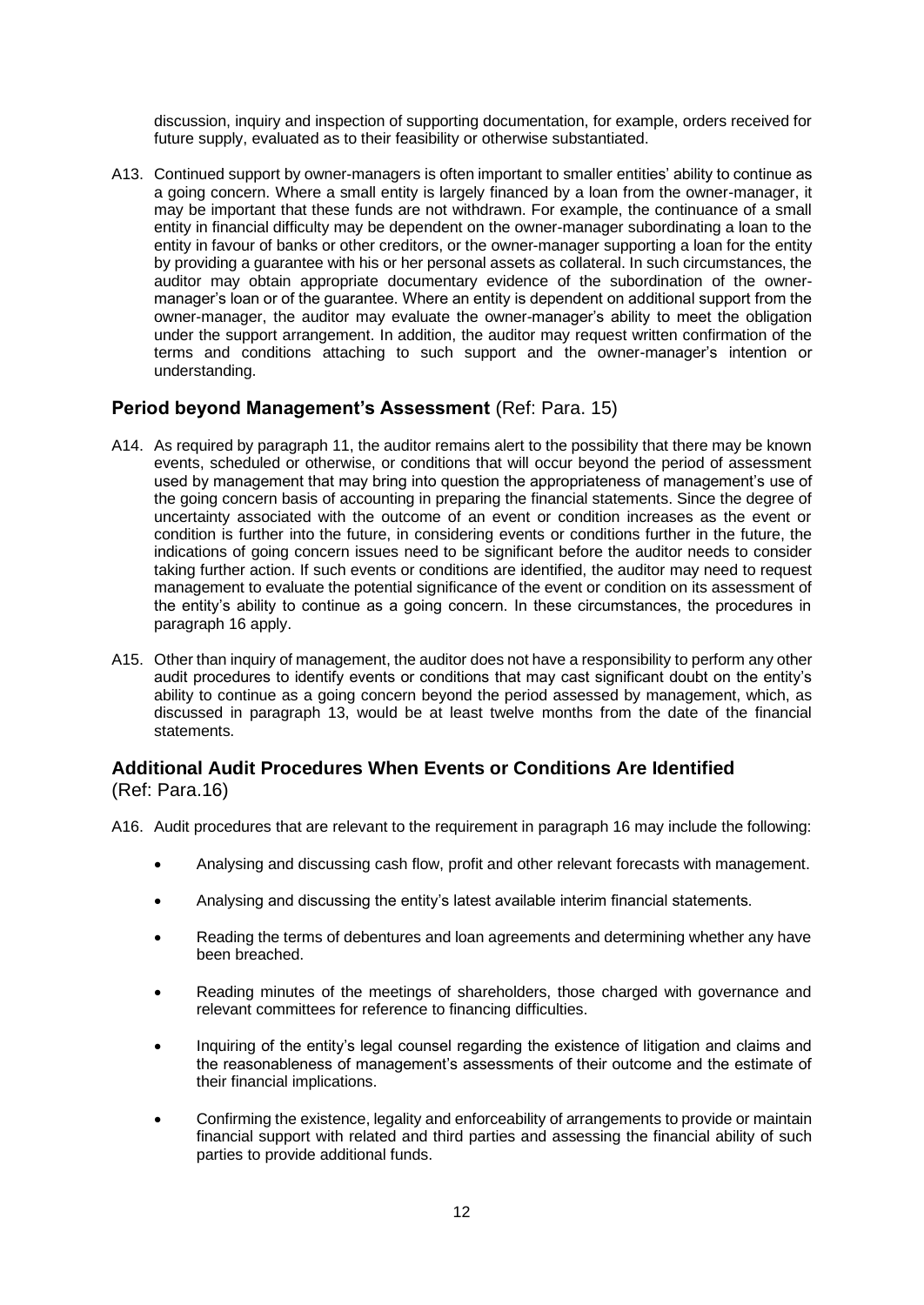- Evaluating the entity's plans to deal with unfilled customer orders.
- Performing audit procedures regarding subsequent events to identify those that either mitigate or otherwise affect the entity's ability to continue as a going concern.
- Confirming the existence, terms and adequacy of borrowing facilities.
- Obtaining and reviewing reports of regulatory actions.
- Determining the adequacy of support for any planned disposals of assets.

*Evaluating Management's Plans for Future Actions* (Ref: Para. 16(b))

A17. Evaluating management's plans for future actions may include inquiries of management as to its plans for future action, including, for example, its plans to liquidate assets, borrow money or restructure debt, reduce or delay expenditures, or increase capital.

*The Period of Management's Assessment* (Ref: Para. 16(c))

- A18. In addition to the procedures required in paragraph 16(c), the auditor may compare:
	- The prospective financial information for recent prior periods with historical results; and
	- The prospective financial information for the current period with results achieved to date.
- A19. Where management's assumptions include continued support by third parties, whether through the subordination of loans, commitments to maintain or provide additional funding, or guarantees, and such support is important to an entity's ability to continue as a going concern, the auditor may need to consider requesting written confirmation (including of terms and conditions) from those third parties and to obtain evidence of their ability to provide such support.

#### *Written Representations* (Ref: Para. 16(e))

A20. The auditor may consider it appropriate to obtain specific written representations beyond those required in paragraph 16 in support of audit evidence obtained regarding management's plans for future actions in relation to its going concern assessment and the feasibility of those plans.

## **Auditor Conclusions**

*Material Uncertainty Related to Events or Conditions that May Cast Significant Doubt on the Entity's Ability to Continue as a Going Concern (Ref: Para. 18–19)* 

A21. The phrase "material uncertainty" is used in SFRS(I) 1-1 and FRS 1 in discussing the uncertainties related to events or conditions which may cast significant doubt on the entity's ability to continue as a going concern that should be disclosed in the financial statements. In some other financial reporting frameworks the phrase "significant uncertainty" is used in similar circumstances.

#### *Adequacy of Disclosure when Events or Conditions Have Been Identified and a Material Uncertainty Exists*

A22. Paragraph 18 explains that a material uncertainty exists when the magnitude of the potential impact of the events or conditions and the likelihood of occurrence is such that appropriate disclosure is necessary to achieve fair presentation (for fair presentation frameworks) or for the financial statements not to be misleading (for compliance frameworks). The auditor is required by paragraph 18 to conclude whether such a material uncertainty exists regardless of whether or how the applicable financial reporting framework defines a material uncertainty.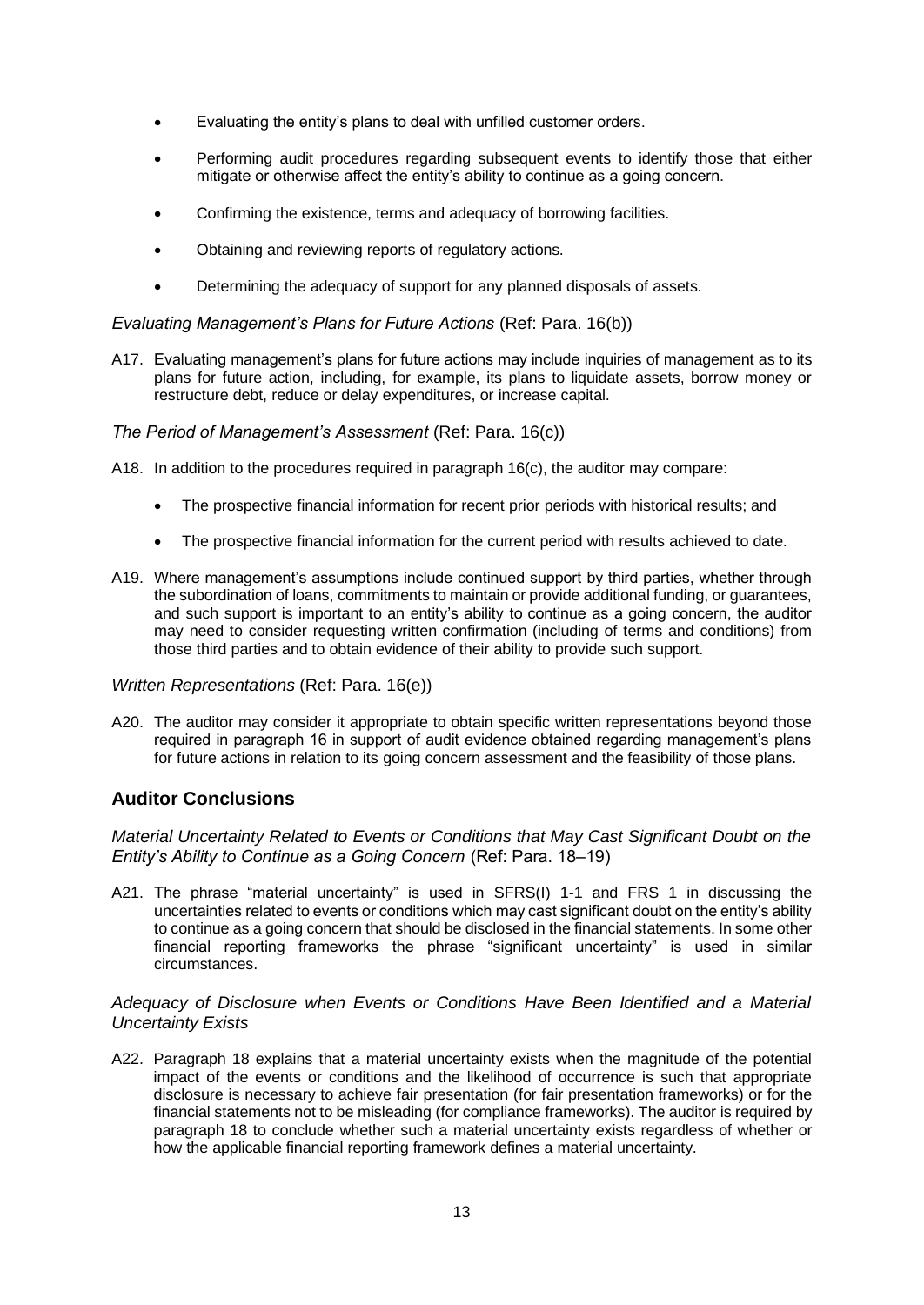- A23. Paragraph 19 requires the auditor to determine whether the financial statement disclosures address the matters set forth in that paragraph. This determination is in addition to the auditor determining whether disclosures about a material uncertainty, required by the applicable financial reporting framework, are adequate. Disclosures required by some financial reporting frameworks that are in addition to matters set forth in paragraph 19 may include disclosures about:
	- Management's evaluation of the significance of the events or conditions relating to the entity's ability to meet its obligations; or
	- Significant judgements made by management as part of its assessment of the entity's ability to continue as a going concern.

Some financial reporting frameworks may provide additional guidance regarding management's consideration of disclosures about the magnitude of the potential impact of the principal events or conditions, and the likelihood and timing of their occurrence.

#### *Adequacy of Disclosures When Events or Conditions Have Been Identified but No Material Uncertainty Exists* (Ref: Para. 20)

- A24. Even when no material uncertainty exists, paragraph 20 requires the auditor to evaluate whether, in view of the requirements of the applicable financial reporting framework,<sup>14</sup> the financial statements provide adequate disclosure about events or conditions that may cast significant doubt on the entity's ability to continue as a going concern. Some financial reporting frameworks may address disclosures about:
	- Principal events or conditions;
	- Management's evaluation of the significance of those events or conditions in relation to the entity's ability to meet its obligations;
	- Management's plans that mitigate the effect of these events or conditions; or
	- Significant judgements made by management as part of its assessment of the entity's ability to continue as a going concern.
- A25. When the financial statements are prepared in accordance with a fair presentation framework, the auditor's evaluation as to whether the financial statements achieve fair presentation includes the consideration of the overall presentation, structure and content of the financial statements, and whether the financial statements, including the related notes, represent the underlying transactions and events in a manner that achieves fair presentation.<sup>15</sup> Depending on the facts and circumstances, the auditor may determine that additional disclosures are necessary to achieve fair presentation. This may be the case, for example, when events or conditions have been identified that may cast significant doubt on the entity's ability to continue as a going concern but, based on the audit evidence obtained, the auditor concludes that no material uncertainty exists, and no disclosures are explicitly required by the applicable financial reporting framework regarding these circumstances.

#### **Implications for the Auditor's Report**

*Use of Going Concern Basis of Accounting is Inappropriate* (Ref: Para. 21)

A26. If the financial statements have been prepared using the going concern basis of accounting but, in the auditor's judgement, management's use of the going concern basis of accounting in the financial statements is inappropriate, the requirement in paragraph 21 for the auditor to express

<sup>14</sup> For example, SFRS(I) 1-1 and FRS 1 require disclosure of the judgements management has made, in the process of applying the entity's accounting policies, that have the most significant effect on the amounts recognised in the financial statements. This would apply to judgements made in a situation where events or conditions were identified but management concluded that no material uncertainties exist.

<sup>15</sup> SSA 700 (Revised), *Forming an Opinion and Reporting on Financial Statements,* paragraph 14.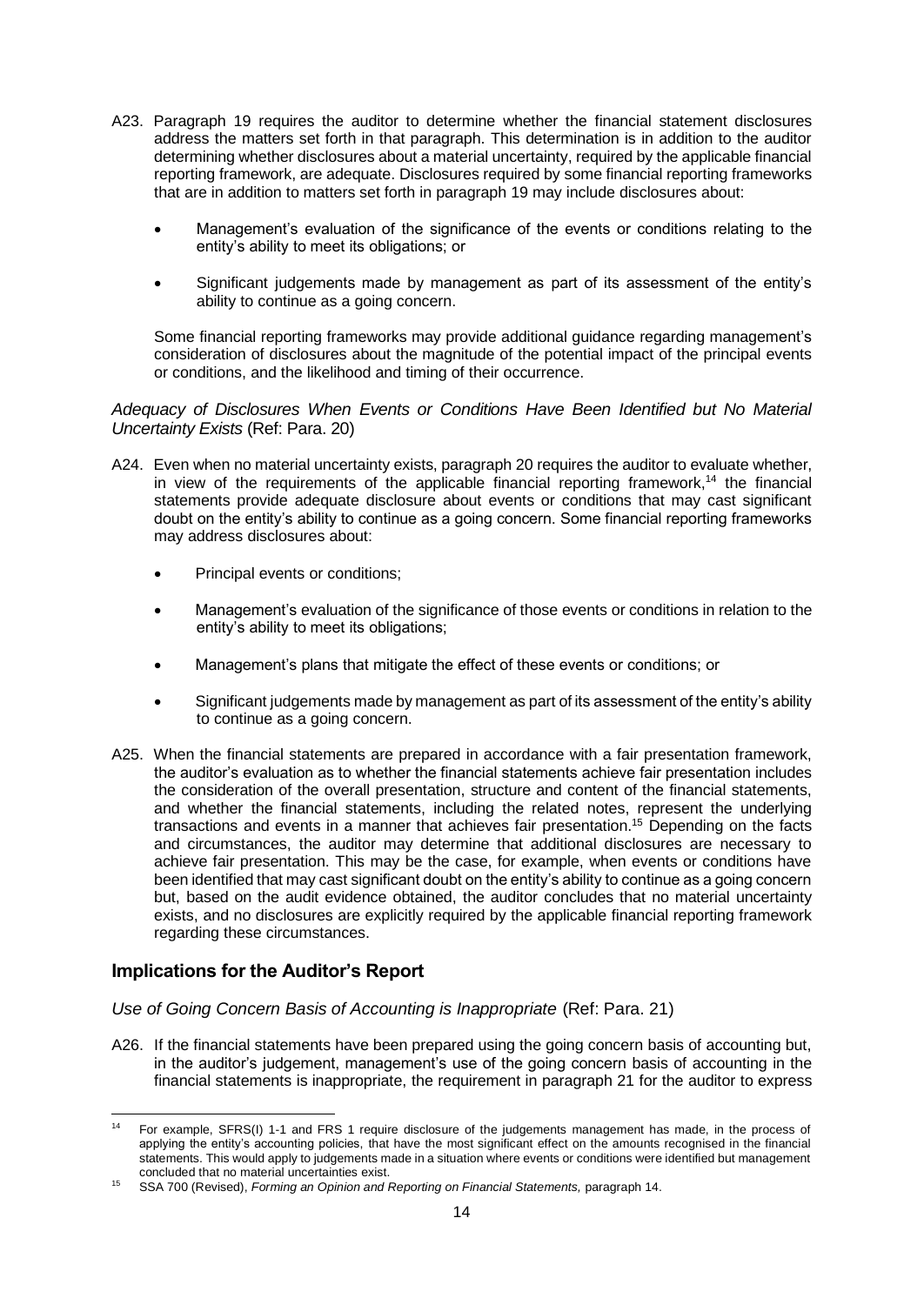an adverse opinion applies regardless of whether or not the financial statements include disclosure of the inappropriateness of management's use of the going concern basis of accounting.

A27. When the use of the going concern basis of accounting is not appropriate in the circumstances, management may be required, or may elect, to prepare the financial statements on another basis (e.g., liquidation basis). The auditor may be able to perform an audit of those financial statements provided that the auditor determines that the other basis of accounting is acceptable in the circumstances. The auditor may be able to express an unmodified opinion on those financial statements, provided there is adequate disclosure therein about the basis of accounting on which the financial statements are prepared, but may consider it appropriate or necessary to include an Emphasis of Matter paragraph in accordance with SSA 706 (Revised)<sup>16</sup> in the auditor's report to draw the user's attention to that alternative basis of accounting and the reasons for its use.

#### *Use of the Going Concern Basis of Accounting Is Appropriate but a Material Uncertainty Exists*  (Ref: Para. 22‒23)

- A28. The identification of a material uncertainty is a matter that is important to users' understanding of the financial statements. The use of a separate section with a heading that includes reference to the fact that a material uncertainty related to going concern exists alerts users to this circumstance.
- A29. The Appendix to this SSA provides illustrations of the statements that are required to be included in the auditor's report on the financial statements when Singapore Financial Reporting Standards (International) (SFRS(I)s) or Financial Reporting Standards in Singapore (FRSs) is the applicable financial reporting framework. If an applicable financial reporting framework other than SFRS(I)s or FRSs is used, the illustrative statements presented in the Appendix to this SSA may need to be adapted to reflect the application of the other financial reporting framework in the circumstances.
- A30. Paragraph 22 establishes the minimum information required to be presented in the auditor's report in each of the circumstances described. The auditor may provide additional information to supplement the required statements, for example to explain:
	- That the existence of a material uncertainty is fundamental to users' understanding of the financial statements;<sup>17</sup> or
	- How the matter was addressed in the audit. (Ref: Para. A1)

Adequate Disclosure of a Material Uncertainty Is Made in the Financial Statements (Ref: Para. 22)

A31. Illustration 1 of the Appendix to this SSA is an example of an auditor's report when the auditor has obtained sufficient appropriate audit evidence regarding the appropriateness of management's use of the going concern basis of accounting but a material uncertainty exists and disclosure is adequate in the financial statements. The Appendix of SSA 700 (Revised) also includes illustrative wording to be included in the auditor's report for all entities in relation to going concern to describe the respective responsibilities of those responsible for the financial statements and the auditor in relation to going concern.

Adequate Disclosure of a Material Uncertainty Is Not Made in the Financial Statements (Ref: Para. 23)

A32. Illustrations 2 and 3 of the Appendix to this SSA are examples of auditor's reports containing qualified and adverse opinions, respectively, when the auditor has obtained sufficient appropriate audit evidence regarding the appropriateness of the management's use of the going concern basis of accounting but adequate disclosure of a material uncertainty is not made in the financial statements.

<sup>&</sup>lt;sup>16</sup> SSA 706 (Revised), *Emphasis of Matter Paragraphs and Other Matter Paragraphs in the Independent Auditor's Report* 

<sup>17</sup> SSA 706 (Revised), paragraph A2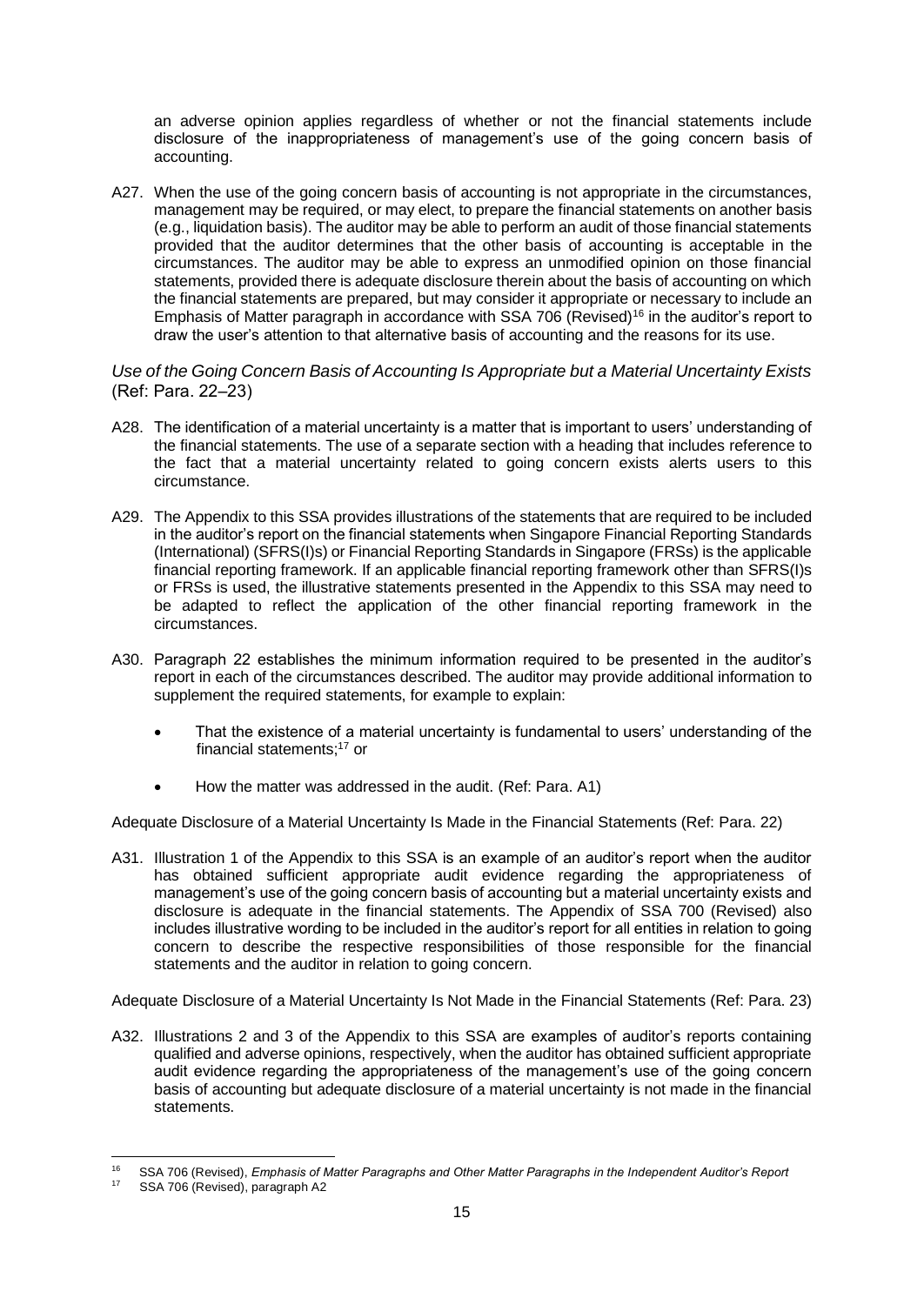A33. In situations involving multiple uncertainties that are significant to the financial statements as a whole, the auditor may consider it appropriate in extremely rare cases to express a disclaimer of opinion instead of including the statements required by paragraph 22. SSA 705 (Revised) provides guidance on this issue.<sup>18</sup>

Communication with Regulators (Ref: Para. 22−23)

A34. When the auditor of a regulated entity considers that it may be necessary to include a reference to going concern matters in the auditor's report, the auditor may have a duty to communicate with the applicable regulatory, enforcement or supervisory authorities.

Management Unwilling to Make or Extend Its Assessment (Ref: Para. 24)

A35. In certain circumstances, the auditor may believe it necessary to request management to make or extend its assessment. If management is unwilling to do so, a qualified opinion or a disclaimer of opinion in the auditor's report may be appropriate, because it may not be possible for the auditor to obtain sufficient appropriate audit evidence regarding management's use of the going concern basis of accounting in the preparation of the financial statements, such as audit evidence regarding the existence of plans management has put in place or the existence of other mitigating factors.

<sup>18</sup> SSA 705 (Revised), paragraph 10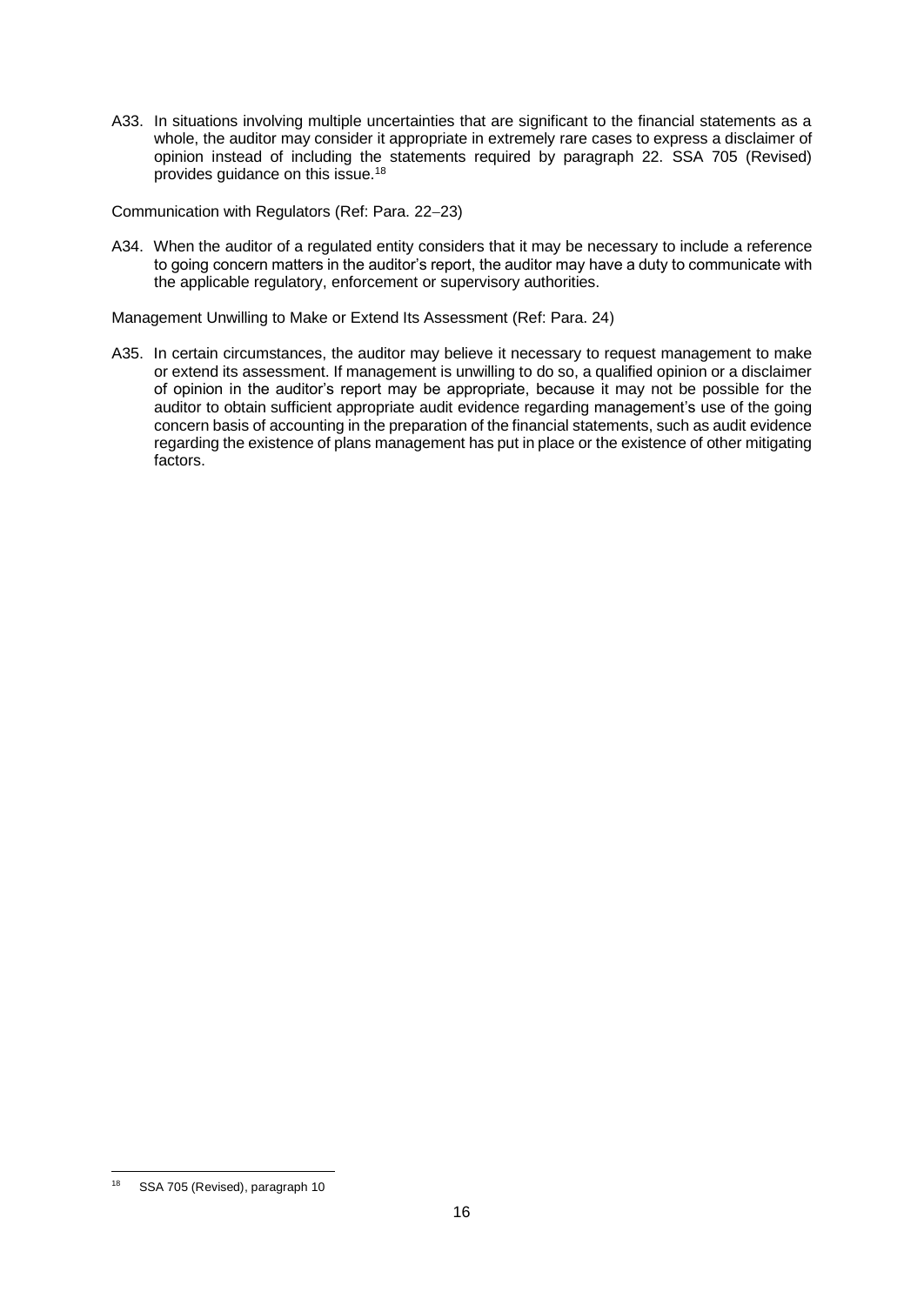## **Illustrations of Auditor's Reports Relating to Going Concern**

- Illustration 1: An auditor's report containing an unmodified opinion when the auditor has concluded that a material uncertainty exists and disclosure in the financial statements is adequate.
- Illustration 2: An auditor's report containing a qualified opinion when the auditor has concluded that a material uncertainty exists and that the financial statements are materially misstated due to inadequate disclosure.
- Illustration 3: An auditor's report containing an adverse opinion when the auditor has concluded that a material uncertainty exists and the financial statements omit the required disclosures relating to a material uncertainty.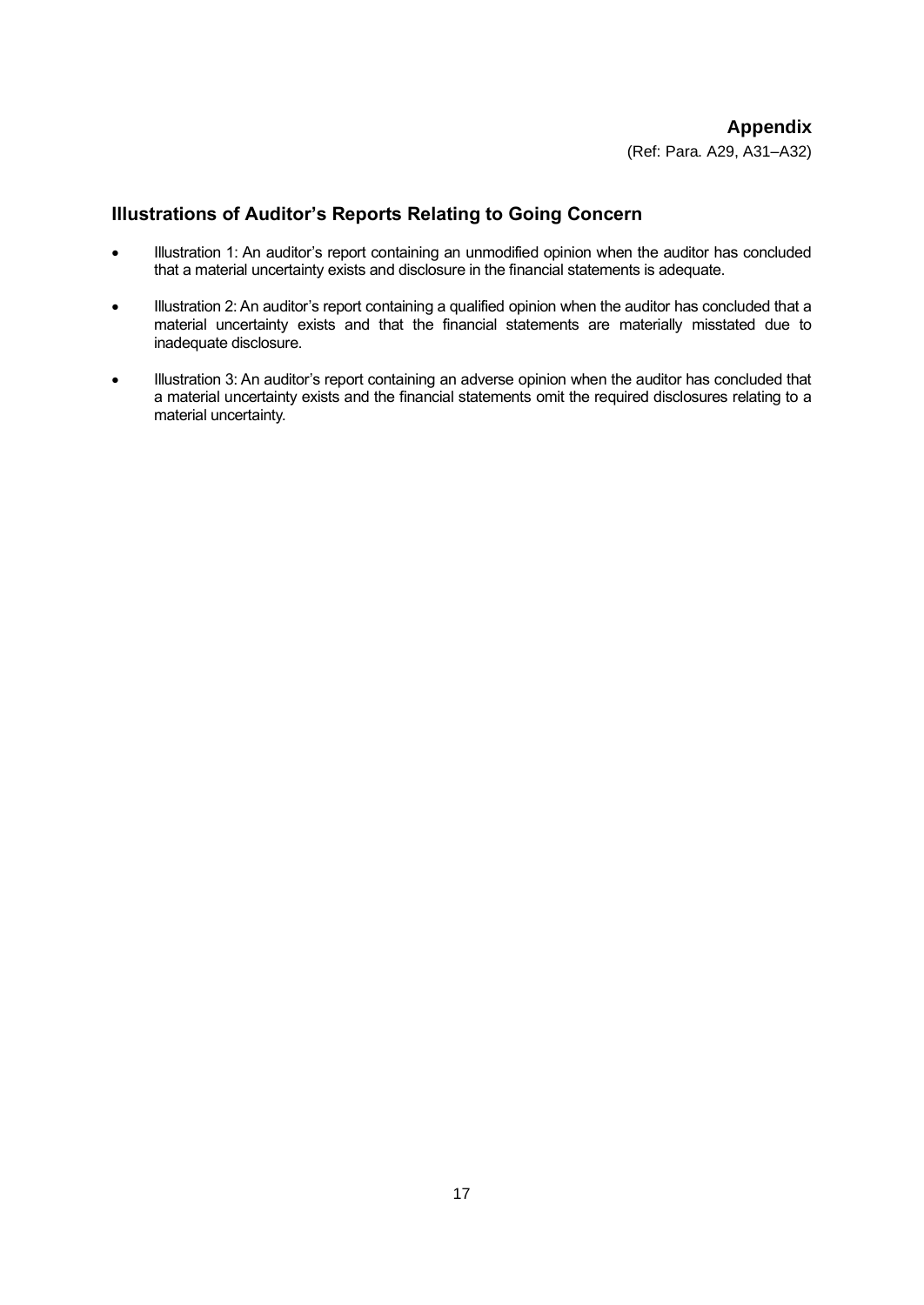Illustration 1 – Unmodified Opinion When a Material Uncertainty Exists and Disclosure in the Financial Statements Is Adequate

For purposes of this illustrative auditor's report, the following circumstances are assumed:

- Audit of a complete set of financial statements of a Singapore incorporated listed company using a fair presentation framework. The audit is not a group audit (i.e., SSA 600<sup>1</sup> does not apply).
- The financial statements are prepared by management of the company in accordance with SFRS(I)s (a general purpose framework).
- The terms of the audit engagement reflect the description of management's responsibility for the financial statements in SSA 210.<sup>2</sup>
- The auditor has concluded an unmodified (i.e., "clean") opinion is appropriate based on the audit evidence obtained.
- The relevant ethical requirements that apply to the audit comprise the Accounting and Corporate Regulatory Authority (ACRA) *Code of Professional Conduct and Ethics for Public Accountants and Accounting Entities* (ACRA Code) together with the ethical requirements relating to the audit in Singapore, and the auditor refers to both.
- Based on the audit evidence obtained, the auditor has concluded that a material uncertainty exists related to events or conditions that may cast significant doubt on the company's ability to continue as a going concern. The disclosure of the material uncertainty in the financial statements is adequate.
- Key audit matters have been communicated in accordance with SSA 701.
- The auditor has obtained all of the other information prior to the date of the auditor's report and has not identified a material misstatement of the other information.
- Those responsible for oversight of the financial statements differ from those responsible for the preparation of the financial statements.
- In addition to the audit of the financial statements, the auditor has other reporting responsibilities required under local law.

## **INDEPENDENT AUDITOR'S REPORT**

To the Shareholders of ABC Company [or Other Appropriate Addressee]

#### **Report on the Audit of the Financial Statements**<sup>3</sup>

#### **Opinion**

We have audited the financial statements of ABC Company (the Company), which comprise the statement of financial position as at 31 December 20X1, and the statement of comprehensive income, statement of changes in equity and statement of cash flows for the year then ended, and notes to the financial statements, including a summary of significant accounting policies.

<sup>1</sup> SSA 600, *Special Considerations—Audits of Group Financial Statements (Including the Work of Component Auditors*

<sup>2</sup> SSA 210, *Agreeing the Terms of Audit Engagements*

<sup>3</sup> The sub-title "Report on the Audit of the Financial Statements" is unnecessary in circumstances when the second sub-title "Report on Other Legal and Regulatory Requirements" is not applicable.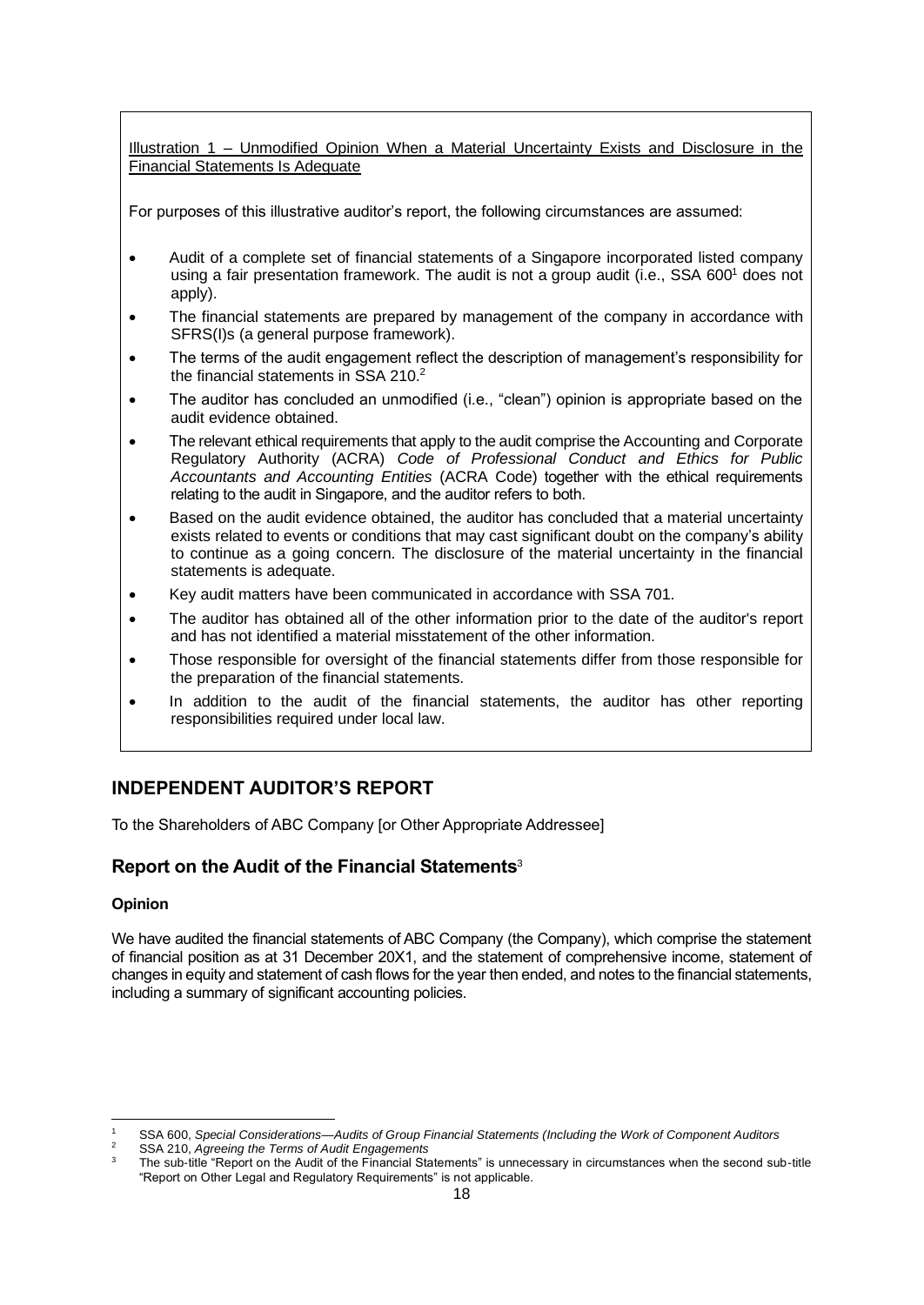In our opinion, the accompanying financial statements are properly drawn up in accordance with the provisions of the Companies Act, Chapter 50 (the Act) and Singapore Financial Reporting Standards (International) (SFRS(I)s) so as to give a true and fair view of the financial position of the Company as at 31 December 20X1 and of the financial performance, changes in equity and cash flows of the Company for the year ended on that date.

#### **Basis for Opinion**

We conducted our audit in accordance with Singapore Standards on Auditing (SSAs). Our responsibilities under those standards are further described in the *Auditor's Responsibilities for the Audit of the Financial Statements* section of our report. We are independent of the Company in accordance with the Accounting and Corporate Regulatory Authority (ACRA) *Code of Professional Conduct and Ethics for Public Accountants and Accounting Entities* (ACRA Code) together with the ethical requirements that are relevant to our audit of the financial statements in Singapore, and we have fulfilled our other ethical responsibilities in accordance with these requirements and the ACRA Code. We believe that the audit evidence we have obtained is sufficient and appropriate to provide a basis for our opinion.

#### **Material Uncertainty Related to Going Concern**

We draw attention to Note 6 in the financial statements, which indicates that the Company incurred a net loss of ZZZ during the year ended 31 December 20X1 and, as of that date, the Company's current liabilities exceeded its total assets by YYY. As stated in Note 6, these events or conditions, along with other matters as set forth in Note 6, indicate that a material uncertainty exists that may cast significant doubt on the Company's ability to continue as a going concern. Our opinion is not modified in respect of this matter.

#### **Key Audit Matters**

Key audit matters are those matters that, in our professional judgement, were of most significance in our audit of the financial statements of the current period. These matters were addressed in the context of our audit of the financial statements as a whole, and in forming our opinion thereon, and we do not provide a separate opinion on these matters. In addition to the matter described in the *Material Uncertainty Related to Going Concern* section, we have determined the matters described below to be the key audit matters to be communicated in our report.

[*Description of each key audit matter in accordance with SSA 701.*]

#### **Other Information [or another title if appropriate such as "Information Other than the Financial Statements and Auditor's Report Thereon"]**

[*Reporting in accordance with the reporting requirements in SSA 720 (Revised) – see Illustration 1 in Appendix 2 of SSA 720 (Revised*).]

#### **Responsibilities of Management and Directors for the Financial Statements**

[Reporting in accordance with SSA 700 (Revised) – see Illustration 1 in SSA 700 (Revised).<sup>4</sup>]

#### **Auditor's Responsibilities for the Audit of the Financial Statements**

[*Reporting in accordance with SSA 700 (Revised) – see Illustration 1 in SSA 700 (Revised)*. 5 ]

Paragraphs 34 and 39 of SSA 700 (Revised) require wording to be included in the auditor's report for all entities in relation to going concern to describe the respective responsibilities of those responsible for the financial statements and the auditor in relation to going concern.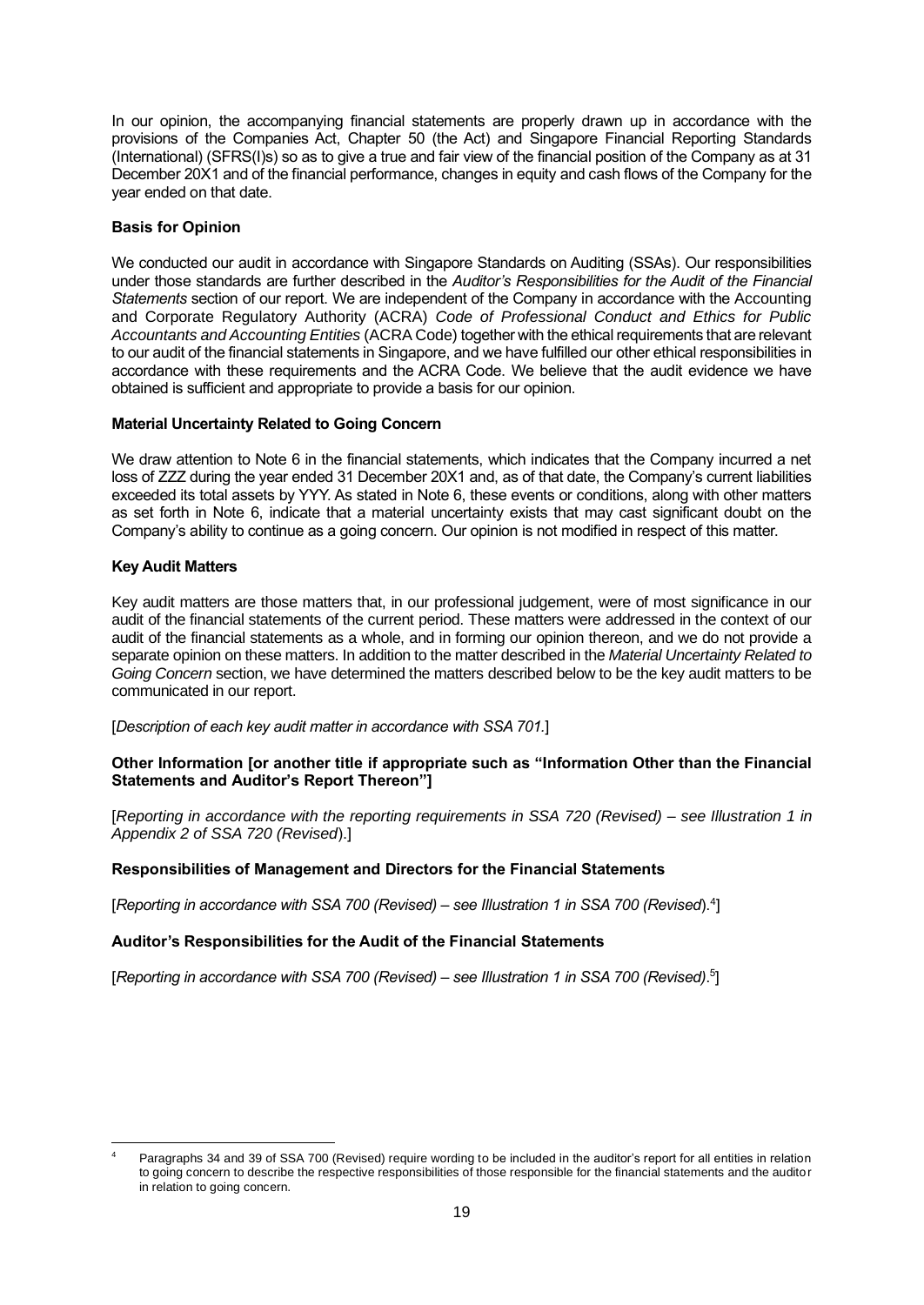## **Report on Other Legal and Regulatory Requirements**

[*Reporting in accordance with SSA 700 (Revised) – see Illustration 1 in SSA 700 (Revised)*.]

The engagement partner on the audit resulting in this independent auditor's report is [*name*].

 $\sqrt{F}$  (Firm)

Public Accountants and Chartered Accountants Singapore

\_\_\_\_\_\_\_\_\_\_\_\_\_\_\_\_\_\_\_\_\_\_\_\_\_ (Date)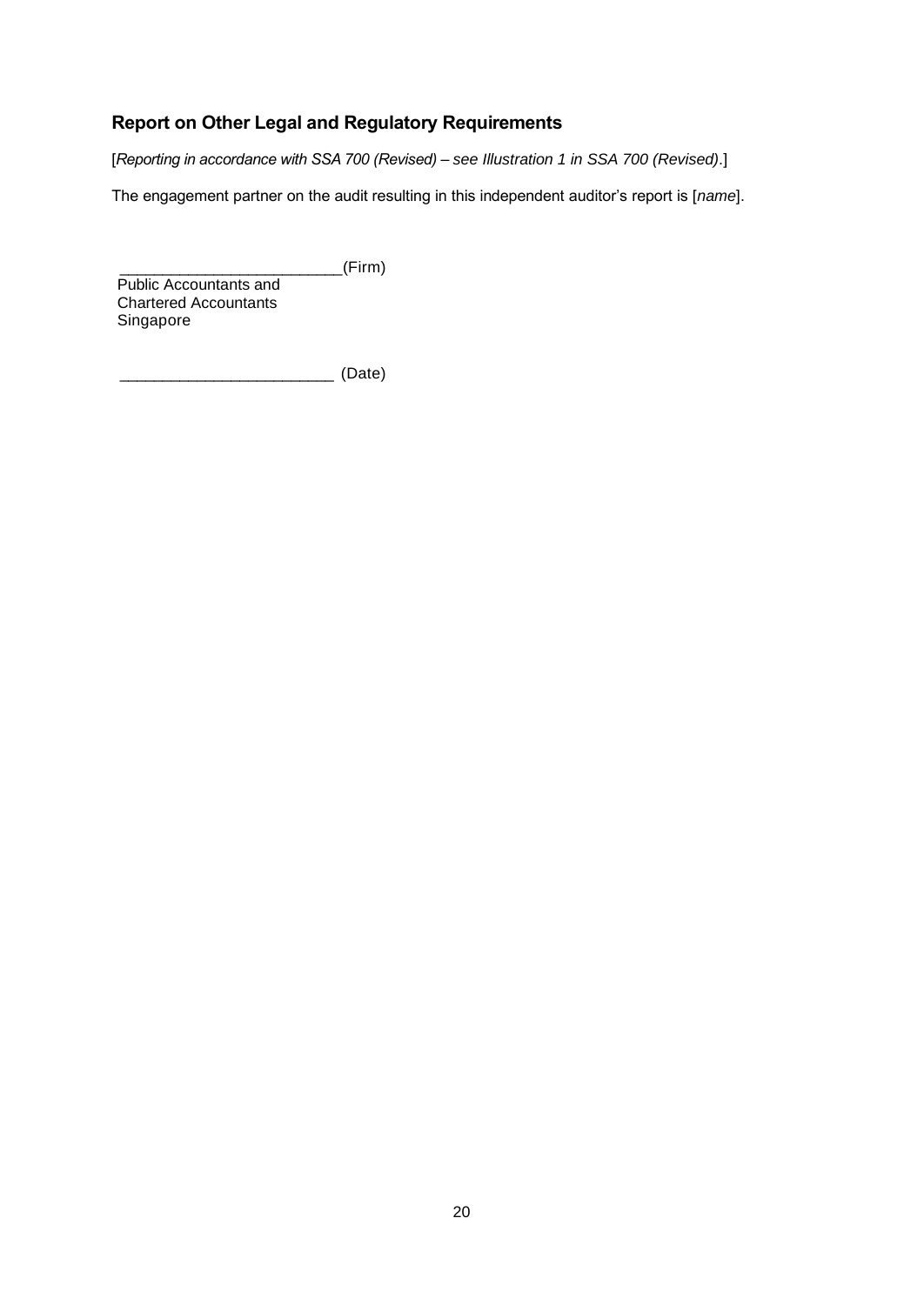Illustration 2 – Qualified Opinion When a Material Uncertainty Exists and the Financial Statements Are Materially Misstated Due to Inadequate Disclosure

For purposes of this illustrative auditor's report, the following circumstances are assumed:

- Audit of a complete set of financial statements of a Singapore incorporated listed company using a fair presentation framework. The audit is not a group audit (i.e., SSA 600 does not apply).
- The financial statements are prepared by management of the company in accordance with SFRS(I)s (a general purpose framework).
- The terms of the audit engagement reflect the description of management's responsibility for the financial statements in SSA 210*.*
- The relevant ethical requirements that apply to the audit comprise the Accounting and Corporate Regulatory Authority (ACRA) *Code of Professional Conduct and Ethics for Public Accountants and Accounting Entities* (ACRA Code) together with the ethical requirements relating to the audit in Singapore, and the auditor refers to both.
- Based on the audit evidence obtained, the auditor has concluded that a material uncertainty exists related to events or conditions that may cast significant doubt on the company's ability to continue as a going concern. Note yy to the financial statements discusses the magnitude of financing arrangements, the expiration and the total financing arrangements; however the financial statements do not include discussion on the impact or the availability of refinancing or characterise this situation as a material uncertainty.
- The financial statements are materially misstated due to the inadequate disclosure of the material uncertainty. A qualified opinion is being expressed because the auditor concluded that the effects on the financial statements of this inadequate disclosure are material but not pervasive to the financial statements.
- Key audit matters have been communicated in accordance with SSA 701.
- The auditor has obtained all of the other information prior to the date of the auditor's report and the matter giving rise to the qualified opinion on the financial statements also affects the other information.
- Those responsible for oversight of the financial statements differ from those responsible for the preparation of the financial statements.
- In addition to the audit of the financial statements, the auditor has other reporting responsibilities required under local law.

## **INDEPENDENT AUDITOR'S REPORT**

To the Shareholders of ABC Company [or Other Appropriate Addressee]

#### **Report on the Audit of the Financial Statements**<sup>5</sup>

#### **Qualified Opinion**

We have audited the financial statements of ABC Company (the Company), which comprise the statement of financial position as at 31 December 20X1, and the statement of comprehensive income, statement of changes in equity and statement of cash flows for the year then ended, and notes to the financial statements, including a summary of significant accounting policies.

<sup>5</sup> The sub-title "Report on the Audit of the Financial Statements" is unnecessary in circumstances when the second sub-title "Report on Other Legal and Regulatory Requirements" is not applicable.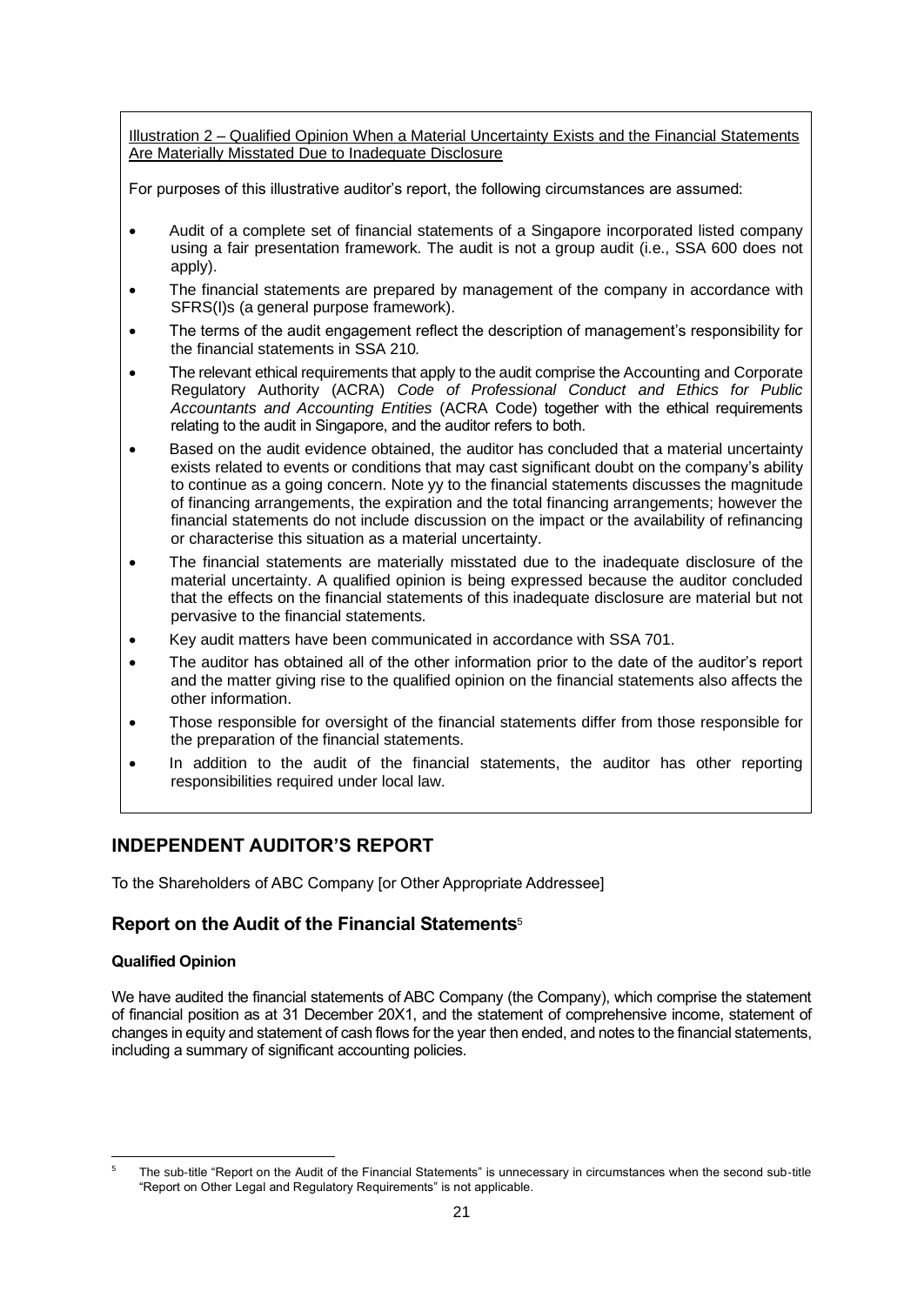In our opinion, except for the incomplete disclosure of the information referred to in the *Basis for Qualified Opinion* section of our report, the accompanying financial statements are properly drawn up in accordance with the provisions of the Companies Act, Chapter 50 (the Act) and Singapore Financial Reporting Standards (International) (SFRS(I)s) so as to give a true and fair view of the financial position of the Company as at 31 December 20X1 and of the financial performance, changes in equity and cash flows of the Company for the year ended on that date.

#### **Basis for Qualified Opinion**

As discussed in Note yy, the Company's financing arrangements expired and amounts outstanding are payable on March 19, 20X2. The Company has been unable to conclude re-negotiations or obtain replacement financing. This situation indicates that a material uncertainty exists that may cast significant doubt on the Company's ability to continue as a going concern. The financial statements do not adequately disclose this matter.

We conducted our audit in accordance with Singapore Standards on Auditing (SSAs). Our responsibilities under those standards are further described in the *Auditor's Responsibilities for the Audit of the Financial Statements* section of our report. We are independent of the Company in accordance with the Accounting and Corporate Regulatory Authority (ACRA) *Code of Professional Conduct and Ethics for Public Accountants and Accounting Entities* (ACRA Code) together with the ethical requirements that are relevant to our audit of the financial statements in Singapore, and we have fulfilled our other ethical responsibilities in accordance with these requirements and the ACRA Code. We believe that the audit evidence we have obtained is sufficient and appropriate to provide a basis for our qualified opinion.

#### **Other Information [or another title if appropriate such as "Information Other than the Financial Statements and Auditor's Report Thereon"]**

[*Reporting in accordance with the reporting requirements in SSA 720 (Revised) – see Illustration 6 in Appendix 2 of SSA 720 (Revised*). The *last paragraph of the other information section in Illustration 6 would be customised to describe the specific matter giving rise to the qualified opinion that also affects the other information.*]

#### **Key Audit Matters**

Key audit matters are those matters that, in our professional judgement, were of most significance in our audit of the financial statements of the current period. These matters were addressed in the context of our audit of the financial statements as a whole, and in forming our opinion thereon, and we do not provide a separate opinion on these matters. In addition to the matter described in the *Basis for Qualified Opinion*  section, we have determined the matters described below to be the key audit matters to be communicated in our report.

[*Descriptions of each key audit matter in accordance with SSA 701*.]

#### **Responsibilities of Management and Directors for the Financial Statements**

[*Reporting in accordance with SSA 700 (Revised) – see Illustration 1 in SSA 700 (Revised)*. 6 ]

#### **Auditor's Responsibilities for the Audit of the Financial Statements**

[*Reporting in accordance with SSA 700 (Revised) – see Illustration 1 in SSA 700 (Revised)*.]

Paragraphs 34 and 39 of SSA 700 (Revised) require wording to be included in the auditor's report for all entities in relation to going concern to describe the respective responsibilities of those responsible for the financial statements and the auditor in relation to going concern.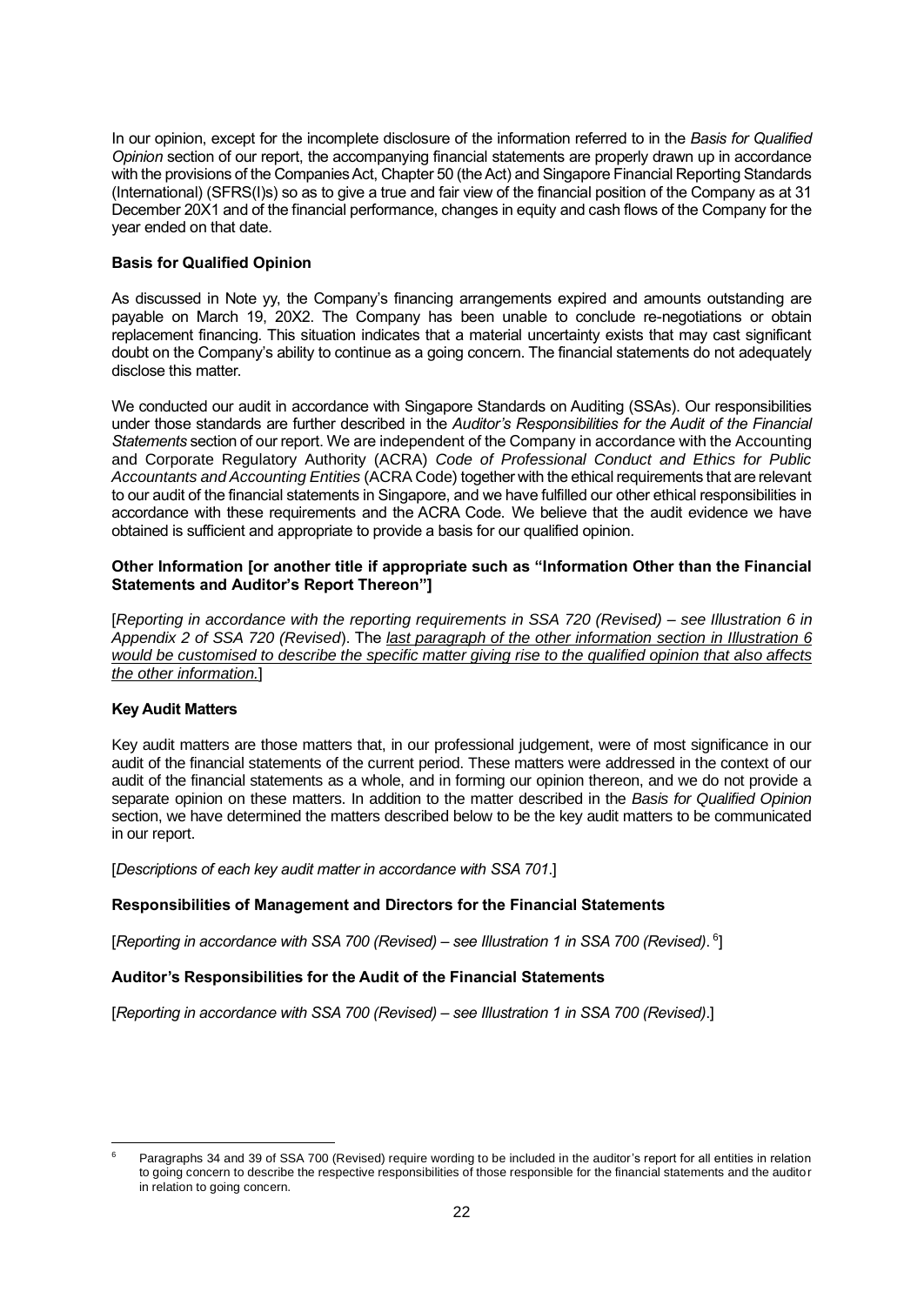## **Report on Other Legal and Regulatory Requirements**

[*Reporting in accordance with SSA 705 (Revised) – see Illustration 1 in SSA 705 (Revised)*.]

The engagement partner on the audit resulting in this independent auditor's report is [*name*].

 $\sqrt{F}$  (Firm)

Public Accountants and Chartered Accountants Singapore

\_\_\_\_\_\_\_\_\_\_\_\_\_\_\_\_\_\_\_\_\_\_\_\_\_ (Date)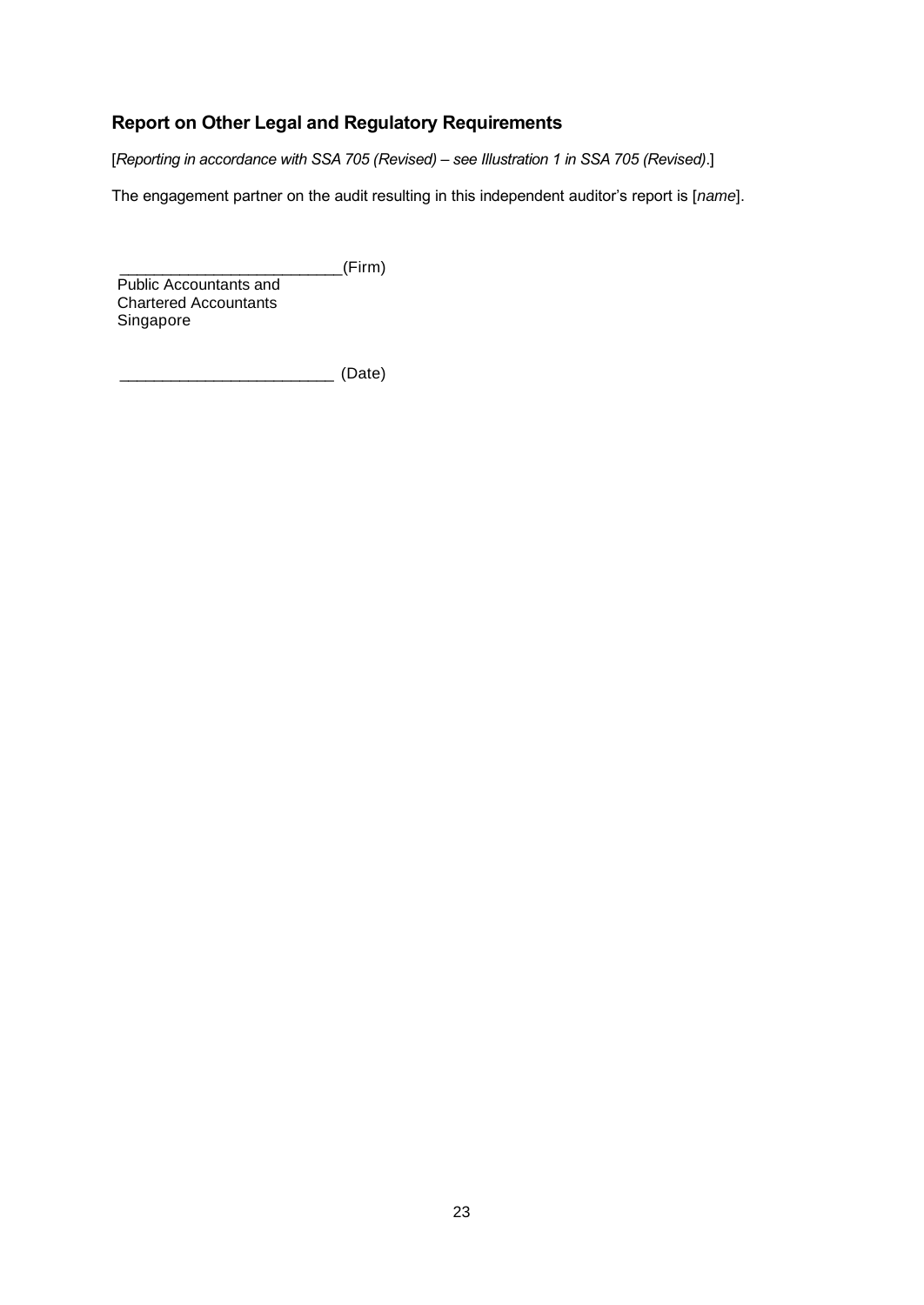#### Illustration 3 – Adverse Opinion When a Material Uncertainty Exists and Is Not Disclosed in the Financial **Statements**

For purposes of the illustrative auditor's report, the following circumstances are assumed:

- Audit of a complete set of financial statements of a Singapore incorporated company other than a listed entity using a fair presentation framework. The audit is not a group audit (i.e., SSA 600 does not apply).
- The financial statements are prepared by management of the company in accordance with FRSs (a general purpose framework).
- The terms of the audit engagement reflect the description of management's responsibility for the financial statements in SSA 210.
- The relevant ethical requirements that apply to the audit comprise the Accounting and Corporate Regulatory Authority (ACRA) *Code of Professional Conduct and Ethics for Public Accountants and Accounting Entities* (ACRA Code) together with the ethical requirements relating to the audit in Singapore, and the auditor refers to both.
- Based on the audit evidence obtained, the auditor has concluded that a material uncertainty exists related to events or conditions that may cast significant doubt on the company's ability to continue as a going concern, and the Company is considering bankruptcy. The financial statements omit the required disclosures relating to the material uncertainty. An adverse opinion is being expressed because the effects on the financial statements of such omission are material and pervasive.
- The auditor is not required, and has otherwise not decided, to communicate key audit matters in accordance with SSA 701.
- The auditor has obtained all of the other information prior to the date of the auditor's report and the matter giving rise to the adverse opinion on the financial statements also affects the other information.
- Those responsible for oversight of the financial statements differ from those responsible for the preparation of the financial statements.
- In addition to the audit of the financial statements, the auditor has other reporting responsibilities required under local law.

## **INDEPENDENT AUDITOR'S REPORT**

To the Shareholders of ABC Company [or Other Appropriate Addressee]

## **Report on the Audit of the Financial Statements**<sup>7</sup>

#### **Adverse Opinion**

We have audited the financial statements of ABC Company (the Company), which comprise the statement of financial position as at 31 December 20X1, and the statement of comprehensive income, statement of changes in equity and statement of cash flows for the year then ended, and notes to the financial statements, including a summary of significant accounting policies.

In our opinion, because of the omission of the information mentioned in the *Basis for Adverse Opinion* section of our report, the accompanying financial statements do not give a true and fair view of the financial position of the Company as at 31 December 20X1 and of the financial performance, changes in equity and cash flows of the Company for the year then ended in accordance with the provisions of the Companies Act, Chapter 50 (the Act) and Financial Reporting Standards in Singapore (FRSs).

<sup>7</sup> The sub-title "Report on the Audit of the Financial Statements" is unnecessary in circumstances when the second sub-title "Report on Other Legal and Regulatory Requirements" is not applicable.